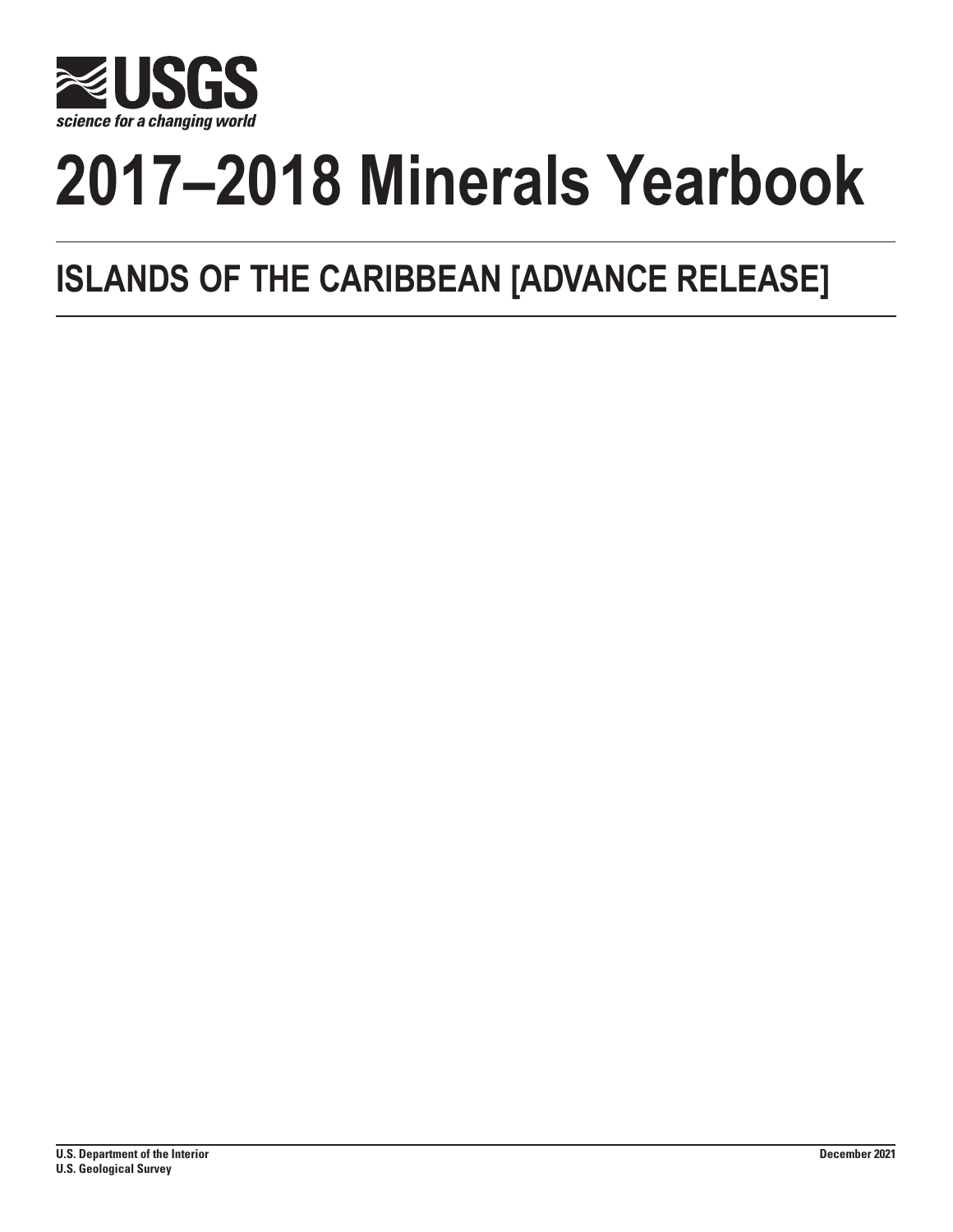## **The Mineral Industries of the Islands of the Caribbean**

### **Aruba, the Dominican Republic, Haiti, Jamaica, Trinidad and Tobago, and Other Islands**

By Yadira Soto-Viruet

**Note: In the country sections of this chapter, information for 2017 is followed by information for 2018.**

#### **ARUBA**

In 2017, mining did not play a significant role in Aruba's economy. The United States-based CITGO Petroleum Corp., which was an indirect wholly owned subsidiary of Petróleos de Venezuela S.A. (PDVSA), continued with its plans to restart the country's sole petroleum refinery. In June, CITGO announced the signing of several project agreements with the Government to expedite refurbishing the refinery. Once commissioned, the 209,000-barrel-per-day (bbl/d) refinery, located in southern Aruba, would be operated by the company's subsidiary, CITGO Aruba. In 2016, CITGO signed a commercial agreement with the Government to restart the refinery. Under the agreement, CITGO would lease the refinery for 15 years with a 10-year extension option. The refinery would convert extra-heavy crude petroleum from Venezuela's Orinoco Belt into intermediate crude for processing at CITGO's refinery facilities in the United States (table 2; CITGO Petroleum Corp., 2016a, b; 2017a–c).

#### **Mineral Industry Highlights in 2018**

During the year, CITGO slowed its plans to refurbish Aruba's petroleum refinery. The slowdown was attributed mainly to financial sanctions imposed by the United States on the Government of Venezuela in August 2017. The imposed sanctions prohibit all transactions related to providing financing for, and other dealings by a U.S. person or within the United States on behalf of or for the benefit of, the Government of Venezuela, including PDVSA. As a result, CITGO, as an indirect subsidiary of PDVSA, was unable to obtain additional funding for the project (Thomson Reuters, 2018; U.S. Department of the Treasury, 2020).

#### **References Cited**

- CITGO Petroleum Corp., 2016a, Ceremony marks start of CITGO Aruba activities: San Nicolas, Aruba, CITGO Petroleum Corp., October 7. (Accessed April 17, 2020, at https://www.citgo.com/press/news-room/newsroom/2016/ceremony-marks-start-of-citgo-aruba-activities.)
- CITGO Petroleum Corp., 2016b, CITGO Aruba and the Aruban Government finalized agreement to re-open refinery: Houston, Texas, CITGO Petroleum Corp., June 11. (Accessed April 17, 2020, at https://www.citgo.com/press/ news-room/news-room/2016/citgo-aruba-and-the-aruban-governmentfinalized-agreement-to-re-open-refinery.)
- CITGO Petroleum Corp., 2017a, CITGO Aruba reaches milestone to begin inspection: San Nicolas, Aruba, CITGO Petroleum Corp., September 18. (Accessed April 17, 2020, at https://www.citgo.com/press/news-room/ news-room/2017/citgo-aruba-reaches-milestone-to-begin-inspection-work.)
- CITGO Petroleum Corp., 2017b, CITGO Aruba Refining and the Government of Aruba sign agreement to expedite facility's refurbishing work: San Nicolas, Aruba, CITGO Petroleum Corp., June 15. (Accessed April 17, 2020, at https://www.citgo.com/press/news-room/news-room/2017/citgo-arubarefining-and-the-government-of-aruba-sign-agreements-to-expeditefacility%E2%80%99s-refurbishin.)
- CITGO Petroleum Corp., 2017c, CITGO Aruba welcomes 39 new employees: San Nicolas, Aruba, CITGO Petroleum Corp., September 15. (Accessed April 17, 2020, at https://www.citgo.com/press/news-room/news-room/2017/ citgo-aruba-welcomes-39-new-employees.)
- Thomson Reuters, 2018, Citgo Petroleum slows Aruba refinery revamp due to U.S. sanctions: Thomson Reuters, February 21. (Accessed January 22, 2020, at https://www.reuters.com/article/aruba-refinery/citgo-petroleum-slowsaruba-refinery-revamp-due-to-u-s-sanctions-idUSL2N1QB0Z7.)
- U.S. Department of the Treasury, 2020, Frequently asked questions— Venezuela sanctions: Washington, DC, U.S. Department of the Treasury. (Accessed October 27, 2020, at https://home.treasury.gov/policy-issues/ financial-sanctions/faqs/topic/1581.)

#### **DOMINICAN REPUBLIC**

The Dominican Republic occupies the eastern part of the Island of Hispaniola in the Caribbean region. The country's mineral industry was dominated by the production of copper, gold, nickel, silver, and zinc. Other mineral commodities produced in the country included cement, clay, gypsum, sand, and stone. In 2017, the country's real GDP increased by 4.7% compared with that of 2016; the mining and quarrying sector accounted for nearly 2.0% of the total GDP. Pueblo Viejo Dominicana Corp., which operated the Pueblo Viejo Mine, continued to be the leading gold producer in the Dominican Republic, accounting for about 99% of the country's total gold production (tables 1, 2; Banco Central de la República Dominicana, 2018a, p. 5, 11; 2020a).

#### **Minerals in the National Economy**

During the year, the output of the mining and quarrying sector decreased by 3.4% compared with an increase of 27% in 2016. The decrease in the mining and quarrying sector was attributed mainly to an 11% decrease in the production of gold. In 2017, the total value of the Dominican Republic's exports increased by 3.0% to about \$10 billion compared with about \$9.8 billion in 2016. The total value of gold exports accounted for about 14% (\$1.4 billion) of total exports and 82% of the total value of mineral exports. The total value of mineral exports decreased by 2.2% in 2017. The decrease in the value of total mineral exports was attributed to decreases in the export values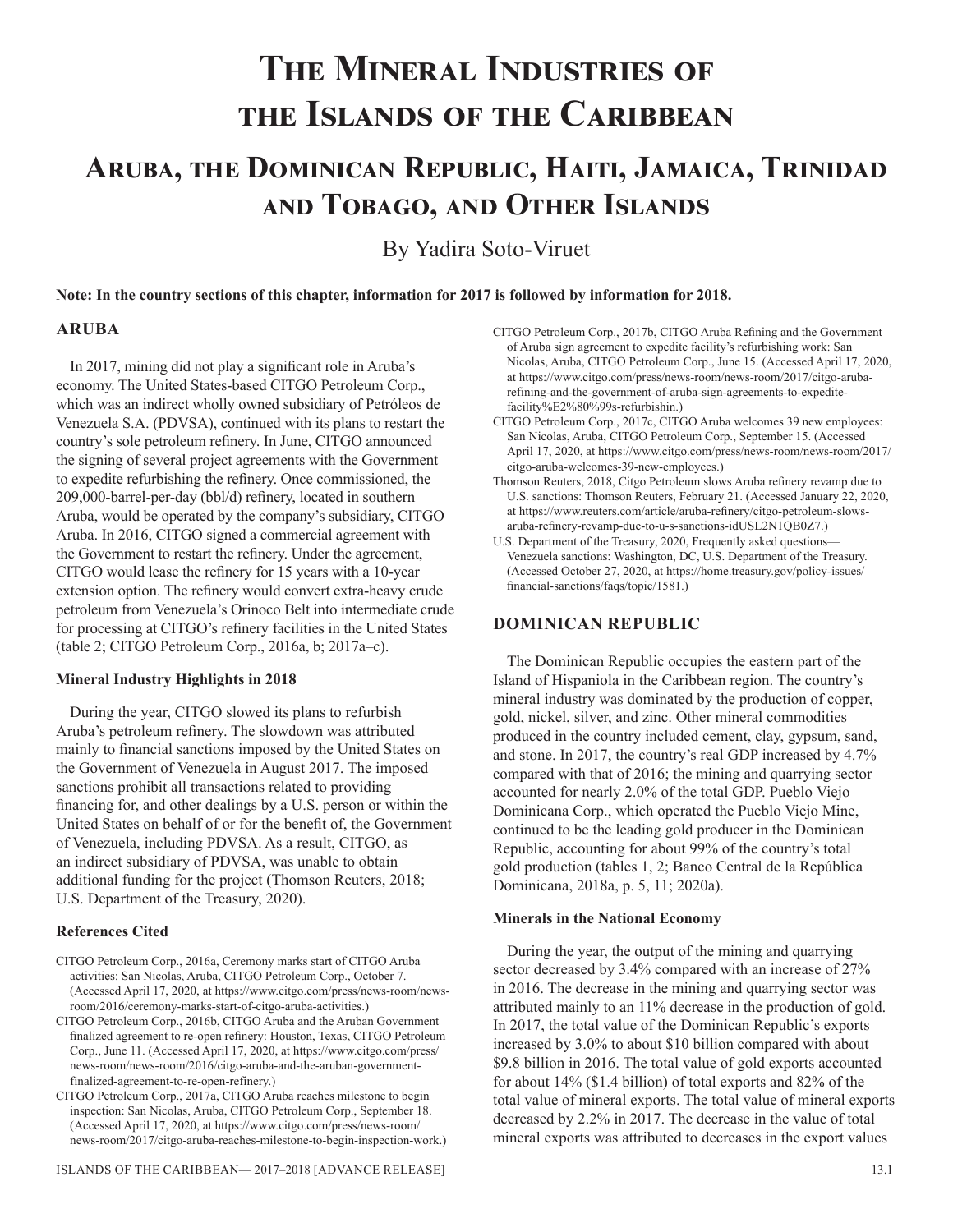of limestone, by 49%, and gold, by 8%, as well as the halt of bauxite mining at the Las Mercedes deposit in 2015. The export values of ferronickel, zinc, silver, and copper increased by 69%, 30%, 21%, and 19%, respectively, however. During the year, the country imported \$406 million worth of crude petroleum (7.3 million barrels [Mbbl]) and about \$255 million worth of natural gas (Hoy Digital, 2015; Banco Central de la República Dominicana, 2018a, p. 10–11; 2020b-c).

In 2017, the manufacturing industry (which included mining and quarrying) employed 446,704 people and accounted for about 10% of the total employment in the country. The legislative framework for the mineral sector in the Dominican Republic is provided by law No. 146 of June 4, 1971. According to the law, exploration concession licenses grant companies exclusive exploration rights for a maximum of 3 years and mining concession rights for a maximum of 75 years. The Ministerio de Energía y Minas (MEM) is responsible for administering national policy for the energy and mining sectors. The Viceministerio de Minas, which operates under the MEM, is the agency responsible for regulating, auditing, promoting, and developing the mining sector (Oficina Nacional de Estadística, 2019, p. 57; 2019b; Ministerio de Energía y Minas, 2019a, p. 1, 4; 2019b, c).

#### **Production**

In 2017, the production of mined nickel increased by 42%; production of nickel contained in ferronickel increased by 58%. The increases in ferronickel and nickel outputs were attributed to the restarting of operations at Falconbridge Dominicana S.A. (the Falcondo Mine) in 2016. Silver production increased by 25%; pozzolan, by 55%; limestone, 40%; dolomite, 34%; silica sand, 27%; and clay, 20%. Gold production decreased by 11% to 33,910 kilograms (kg) from 37,933 kg (revised). The decrease in gold production was attributed to a temporary suspension of operations at Pueblo Viejo owing to planned maintenance. Other decreases included marble, by 38%, and gypsum, by 21% (Barrick Gold Corp., 2017, p. 3; Banco Central de la República Dominicana, 2018a, p. 11). Data on mineral production are in table 1.

#### **Structure of the Mineral Industry**

Pueblo Viejo Dominicana, which was a joint venture between Canadian companies Barrick Gold Corp. (operator, 60%) and Goldcorp Inc. (40%), had the capacity to produce 35,000 kilograms per year of gold. Las Lagunas Mine, which was wholly owned by PanTerra Gold Ltd. of Australia, reprocessed high-grade gold and silver refractory tailings from the Pueblo Viejo Mine. Perilya Ltd. of Australia, through its subsidiary Corporación Minera Dominicana, owned the Cerro De Maimón located in the Monseñor Nouel Province. Cerro De Maimón continued to be the sole producer of zinc and the major producer of copper in the country. The Falcondo Mine was jointly owned by Americano Nickel Ltd. (85.3%), the Government (10%), Franco-Nevada Corp. of the United States (4.1%), and private interests (0.6%) (Antilles Gold Ltd., 2021). Table 2 lists major mineral industry facilities in the country.

#### *Metals*

**Copper, Gold, Silver, and Zinc.**—GoldQuest Mining Corp. of Canada, through its subsidiary GoldQuest Dominicana SRL, owned 100% interest in the Romero gold-copper project, which included the Romero and the Romero South deposits. In 2016, the company reported its prefeasibility study results for the project, which was located in San Juan Province. Indicated mineral resources at Romero were reported to be 20.2 million metric tons (Mt) at an average grade of 2.67 grams per metric ton (g/t) gold, 4.0 g/t silver, 0.61% copper, and 0.30% zinc. Inferred mineral resources were reported to be 3.0 Mt at an average grade of 2.03 g/t gold, 2.9 g/t silver, 0.33% copper, and 0.32% zinc. The review and approval of GoldQuest's mining license application for the Romero project, which was submitted to the MEM in 2015, was expected to be completed by January 2018 (GoldQuest Mining Corp., 2017, p. 4; 2018).

**Nickel.**—Mined ore from Falcondo's mine was processed at the company's smelter to produce ferronickel. Ferronickel production (Ni content) increased to 15,632 metric tons (t) in 2017 from 9,913 t in 2016. During the year, Falcondo continued with its plans to ramp up its smelter operations, which included the installation of a second production line that would increase production to 34,000 metric tons per year of contained nickel in ferronickel. As of December 31, 2016, total nickel ore reserves at Falcondo were reported to be 71.2 Mt at an average grade of 1.31% nickel (Cámara Minera Petrolera de la República Dominicana, 2017; Franco-Nevada Corp., 2017, p. 18).

#### **MINERAL INDUSTRY HIGHLIGHTS IN 2018**

In 2018, the Dominican Republic's real GDP increased by 7.0% compared with that of 2017. GDP growth was attributed partly to a significant increase in the value added of the construction sector, which increased by 12%; however, the value added of the mining and quarrying sector as a whole decreased by about 1.3% owing mainly to the underperformance of the gold outputs. The production of gold decreased by about 7%, mostly as a result of the temporary suspension of operations at Pueblo Viejo owing to planned maintenance. Employment in the manufacturing sector (which included mining and quarrying) continued to account for about 10% of the total employment in the country. Falcondo announced the start of operations at the smelter's second production line in September; as a result, the company operated at full capacity for the rest of the year. The production of mined nickel increased by 13%, and that of nickel content of ferronickel, by 23%. The production of clay decreased by 53%; silica, by 51%; dolomite, by 37%; and copper and pozzolan, by 11% each. The total value of the Dominican Republic's exports increased to \$10.9 billion in 2018, which was an increase of 7.6% compared with that of 2017. Mineral exports accounted for about 16% (about \$1.8 billion) of the country's total exports, and gold continued to be the leading mineral export, accounting for 77% (about \$1.4 billion) of the total value of mineral exports. Gold exports decreased by 7% compared with that of 2017, however. Exports of ferronickel continued to increase after the restarting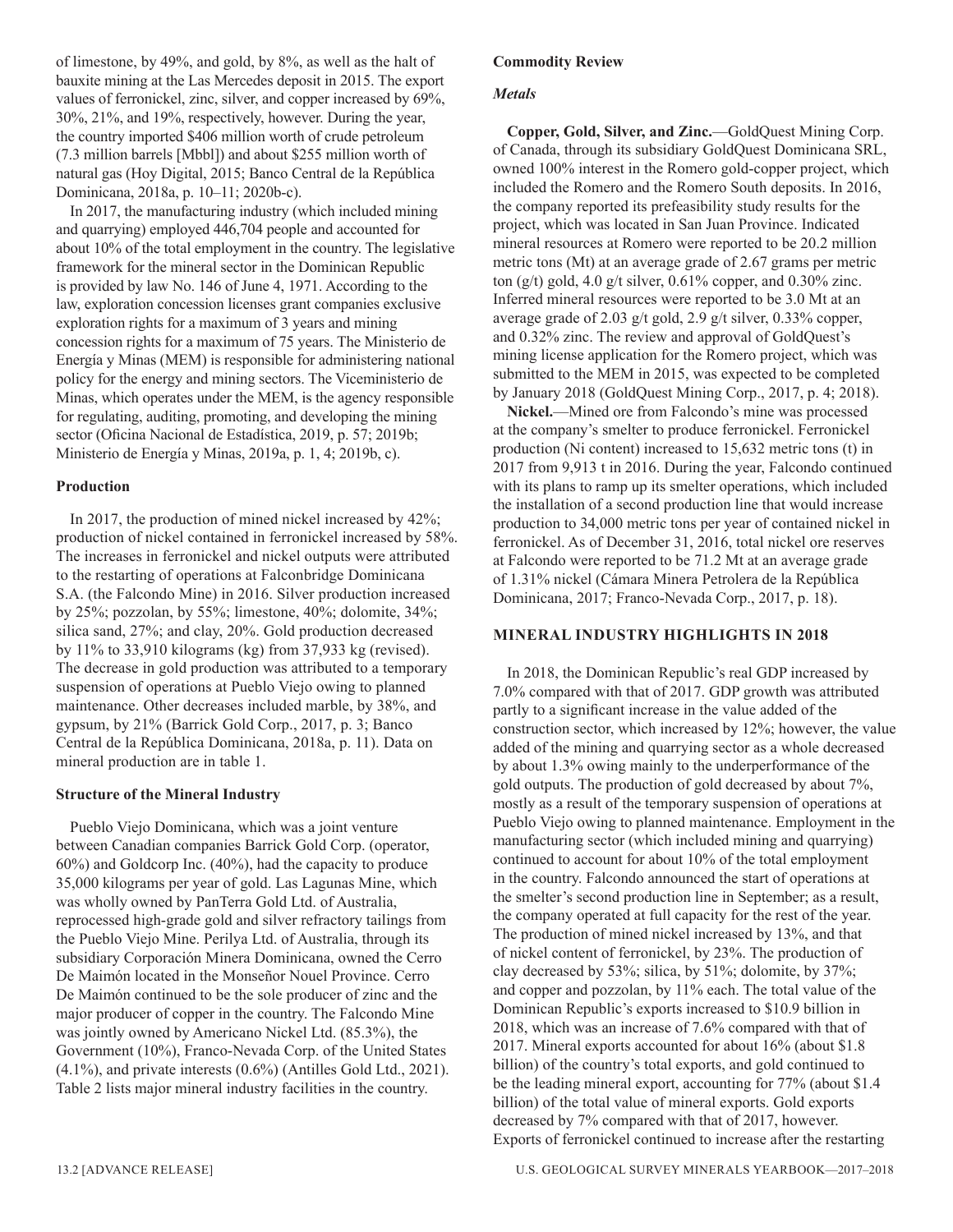of the Falcondo smelter, and the value of ferronickel exports increased by 52% (\$234 million) (tables 1, 2; Banco Central de la República Dominicana, 2019, p. 6–11, 14, 17; 2020b–c; Falconbridge Dominicana S.A., 2018, 2019; Oficina Nacional de Estadística, 2019, p. 57, b).

#### **Outlook**

The GDP of the Dominican Republic is expected to increase by about 5.0% in 2019. The value of the mining and quarrying sector is expected to increase by about 4.0% as a result of an expected increase in the production of ferronickel of about 46%. Gold production is likely to decrease because of the temporary suspension of operations at the Pueblo Viejo Mine as a result of planned maintenance that began in 2017. The country's total mineral export value is likely to increase by about 15% in 2019, owing mostly to an expected increase of 60% in the value of ferronickel exports. The expected increases in ferronickel production and exports are attributed to the rampup of Falcondo's operations in 2018. Despite the projected decrease in output, gold is expected to continue to be the leading mineral export in the country in terms of value, followed by ferronickel and silver (Barrick Gold Corp., 2018, p. 2; Banco Central de la República Dominicana, 2019, p. 14; 2020a–b).

#### **References Cited**

Antilles Gold Ltd., 2021, Projects: Bowral, New South Wales, Australia, Antilles Gold Ltd. (Accessed May 10, 2021, at https://antillesgold.net/.)

- Banco Central de la República Dominicana, 2018a, Informe de la economia Dominicana Enero-Diciembre 2017 [Report on the Dominican economy January-December 2017]: Santo Domingo, Dominican Republic, Banco Central de la República Dominicana, March, 111 p. [In Spanish.]
- Banco Central de la República Dominicana, 2019, Informe de la economia Dominicana Enero-Diciembre 2019 [Report on the Dominican economy January-September 2019]: Santo Domingo, Dominican Republic, Banco Central de la República Dominicana, March, 143 p. [In Spanish.]

Banco Central de la República Dominicana, 2020a, Producto interno bruto por sectores de origen. [Gross domestic producto by sectors]: Santo Domingo, Dominican Republic, Banco Central de la República Dominicana. (Accessed April 21, 2020, at https://www.bancentral.gov.do/a/d/2533-sector-real). [In Spanish.]

- Banco Central de la República Dominicana, 2020b, Sector externo— Exportaciones—Anual [External sector—Exports—Annual]: Santo Domingo, Dominican Republic, Banco Central de la República Dominicana. (Accessed April 21, 2020, at https://www.bancentral.gov.do/a/d/2532-sector-externo.) [In Spanish.]
- Banco Central de la República Dominicana, 2020c, Sector externo—Importaciones de crudo y derivados [External sector—Imports of crude oil and derivatives]: Santo Domingo, Dominican Republic, Banco Central de la República Dominicana. (Accessed April 21, 2020, at, https://www.bancentral.gov.do/a/ d/2532-sector-externo.) [In Spanish.]
- Barrick Gold Corp., 2017, Barrick reports 2017 full year and fourth quarter results: Toronto, Ontario, Canada, Barrick Gold Corp., February 14, 26 p. (Accessed February 25, 2019, at https://barrick.q4cdn.com/788666289/files/ press-release/2018/Barrick-Reports-2017-Full-Year-and-Fourth-Quarter-Results.pdf.)
- Barrick Gold Corp., 2018, Barrick reports third quarter 2018 results: Toronto, Ontario, Canada, Barrick Gold Corp., October 24, 83 p. (Accessed February 25, 2019, at http://q4live.s22.clientfiles.s3-website-us-east-1. amazonaws.com/788666289/files/quarterly-report/2018/Barrick-2018-Q3- Report.pdf.)
- Cámara Minera Petrolera de la República Dominicana, 2017, Falcondo espera duplicar su producción con nuevas inversiones en tecnologa [Falcondo expected to double its production with new investments in technology]: Cámara Minera Petrolera de la Republica Dominicana, December 28. (Accessed February 25, 2019, at http://camiperd.org/falcondo-esperaduplicar-su-produccion-con-nuevas-inversiones-en-tecnologia/.) [In Spanish.]
- Falconbridge Dominicana S.A., 2018, Falcondo iniciará segunda línea de produccíon [Falcondo set to restart second production line]: Bonao, Dominican Republic, Falconbridge Dominicana S.A., September 5. (Accessed December 23, 2019, at https://www.falcondo.do/noticias. php?titulo=FALCONDO-INICIAR%C3%81-SEGUNDA-L%C3%8DNEA-DE-PRODUCCI%C3%93N.) [In Spanish.]
- Falconbridge Dominicana S.A., 2019, Operaciones al 100% [Operations at 100%]: Bonao, Dominican Republic, Falconbridge Dominicana S.A., September 5. (Accessed December 23, 2019, at https://www.falcondo.do/2dalinea.php.) [In Spanish.]
- Franco-Nevada Corp., 2017, 2017 Annual information form—For the year ended December 31, 2016: Toronto, Ontario, Canada, Franco-Nevada Corp., March 22, 81 p. (Accessed February 26, 2019, at http://s21.q4cdn.com/700333554/files/ doc\_downloads/key\_doc/2017/AIF\_2017\_Final.pdf.)
- GoldQuest Mining Corp., 2017, Management's discussion and analysis—December 2016: Vancouver, British Columbia, Canada, GoldQuest Mining Corp., April 27, 27 p. (Accessed April 21, 2020, at http://www.goldquestcorp.com/images/pdf/financials/2016/GoldQuest-MDA\_ YE16-FINAL.PDF.)
- GoldQuest Mining Corp., 2018, GoldQuest—DR Minister of mines approves exploitation permit for the Romero project: Vancouver, British Columbia, Canada, GoldQuest Mining Corp., January 22. (Accessed February 21, 2019, at https://goldquestcorp.com/index.php/news/2018-news/262-.)
- Hoy Digital, 2015, Energia y Minas ratifica paralizacion de extraccion y exportacion de bauxita [Energy and Mines ratifies stoppage of extraction and export of bauxite]: Santo Domingo, Dominican Republic, Hoy Digital, June 1. [In Spanish.]
- Ministerio de Energía y Minas, 2019a, Ley Minera de la Republica Dominicana Num. 146-71 [Mining law of Dominican Republic No.146–71]: Santo Domingo, Dominican Republic, Ministerio de Energía y Minas, 45 p. (Accessed April 29, 2020, at https://mem.gob.do/wp-content/ uploads/2019/04/Ley-No.-146-71-Ley-Minera-de-la-Rep%C3%BAblica-Dominicana.pdf). [In Spanish.]
- Ministerio de Energía y Minas, 2019b, Quiénes somos? [About us]: Santo Domingo, Dominican Republic, Ministerio de Energía y Minas. (Accessed February 26, 2019, at http://www.mem.gob.do/index.php/sobre-nosotros/ quienes-somos.) [In Spanish.]
- Ministerio de Energía y Minas, 2019c, Viceministerio de minas [Vice Ministry of Mines]: Santo Domingo, Dominican Republic, Ministerio de Energía y Minas. (Accessed February 26, 2019, at https://www.mem.gob.do/index.php/ sobre-nosotros/viceministerios/viceministerio-de-minas.) [In Spanish.]
- Oficina Nacional de Estadística, 2019, Poblacion ocupada en el sector informal por año, segun rama de actividad economica, 2008-2018 [Population employed in the informal sector by year, according to the economic activity, 2008–2018], Santo Domingo, Dominican Republic, Oficina Nacional de Estadística, December 14. (Accessed April 21, 2020, at https://www.one.gob.do/ sociales/empleo-y-seguridad-social.) [In Spanish.]

#### **HAITI**

Haiti occupies the western part of the Island of Hispaniola in the Caribbean region and possesses similar economic mineral deposits to the Dominican Republic, although Haiti's resources have remained largely undeveloped. The geology of northern Haiti hosts numerous copper, gold, and silver occurrences and prospects. The country remained the poorest country in the Western Hemisphere, with close to 60% of the population living below the national poverty line. In 2017, Haiti's real GDP increased by 1.2% compared with that of 2016. The mineral sector did not play a significant role in Haiti's economy and made only a minor contribution of about 0.1% to the country's GDP (Institut Haitien de Statistique et d'Informatique, 2018; EMX Royalty Corp., 2019; U.S. Central Intelligence Agency, 2019; World Bank, The, 2020).

Exploring for or mining mineral and energy resources requires authorization from Le Bureau des Mines et de l'Energie [the Bureau of Mining and Energy], which was under the Ministère des Travaux Publics, Transports et Communications [Ministry of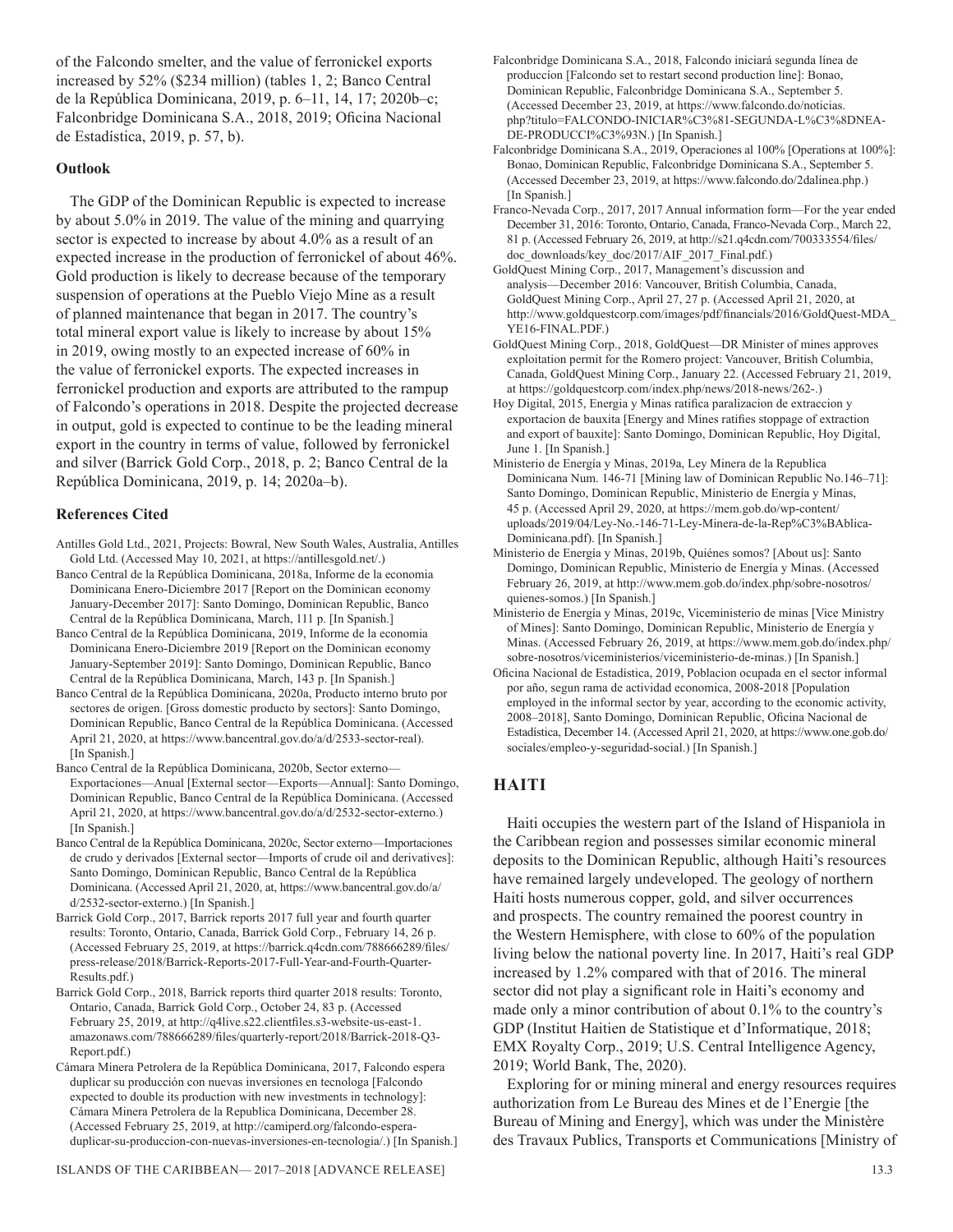Public Works and Communications]. Mining, prospecting, and operating permits were granted only to companies established in Haiti. In 2012, for the first time in more than 30 years, the Government had awarded mining permits to mine for gold and copper. Mining permits were awarded to the Société Minière du Nord-Est S.A. and Delta Société Miniere S.A. In 2013, however, the Government suspended all mining permits in the country while it began working on new legislation to reform the 1976 mining law. The Government submitted a draft mining law to the Parliament in 2017. Under the new draft law, exploration permits and mining projects would no longer require the approval of the country's Parliament but only authorization from the Prime Minister, the Minister of Finance, and the Bureau of Mining (Jamaica Observer, 2012; U.S. Department of Commerce, 2018, p. 42; U.S. Department of State, 2018; EMX Royalty Corp. 2019).

#### **MINERAL INDUSTRY HIGHLIGHTS IN 2018**

In 2018, Haiti's real GDP increased by 1.5% compared with that of 2017.The mineral sector made only a minor contribution— about 0.1%.—to the country's GDP . New legislation to reform Haiti's mining law continued to be under revision in the Parliament (Institut Haitien de Statistique et d'Informatique, 2018; U.S. Department of Commerce, 2018).

#### **References Cited**

- EMX Royalty Corp., 2019, Haiti: Vancouver, British Columbia, Canada, EMX Royalty Corp. (Accessed February 13, 2019, at https://www.emxroyalty.com/ asset-portfolio/haiti/.)
- Institut Haitien de Statistique et d'Informatique, 2018, Les comptes economiques en 2018 [The economic accounts in 2018]: Port-au-Prince, Haiti, Institut Haitien de Statistique et d'Informatique, December, 1 p. [In French.]
- Jamaica Observer, 2012, Haiti awards gold, copper mining permits: Kingston, Jamaica Observer, December 21. (Accessed February 13, 2019, at http://www.jamaicaobserver.com/news/Haiti-awards-gold--copper-miningpermits.)
- U.S. Central Intelligence Agency, 2019, Haiti, *in* The world factbook: McLean, Virginia, U.S. Central Intelligence Agency. (Accessed February 13, 2019, at https://www.cia.gov/the-world-factbook/countries/haiti/.)
- U.S. Department of Commerce, 2018, Doing business in Haiti: Washington, DC, U.S. Commercial Service, Department of Commerce, 106 p. (Accessed January 15, 2020, at https://ht.usembassy.gov/wp-content/uploads/sites/100/ Haiti\_Country-Commercial-Guide.pdf.)
- U.S. Department of State, 2018, 2018 investment climate—Haiti: Washington, DC, U.S. Department of State. (Accessed January 15, 2020, at https://www.state.gov/reports/2018-investment-climate-statements/haiti/.)
- World Bank, The, 2020, The World Bank in Haiti: Washington, DC, The World Bank, October 15. (Accessed April 21, 2020, at http://www.worldbank.org/ en/country/haiti/overview.)

#### **JAMAICA**

Jamaica's mineral industry continued to be dominated by bauxite and alumina production. Bauxite and alumina continued to be the main sources of foreign trade, accounting for about 46% of the country's total export revenue. Industrial minerals produced in the country included cement, gypsum, lime, limestone, pozzolan, sand and gravel, and silica. The country also produced petroleum refinery products (table 1; Bank of Jamaica, 2018b).

#### **Minerals in the National Economy**

Jamaica's real GDP increased by 0.7% in 2017 compared with that of 2016. The mining and quarrying sector's contribution to the total GDP decreased by about 18% compared with that of 2016. The value of the mining and quarrying sector decreased by 4.0% in 2017, which was attributed to decreases in alumina production (by 4.5%) and bauxite (by 3.5%). In 2017, 5,200 workers were employed in the mining, quarrying, and refining industries, which accounted for less than 1% of the workforce in the country. Employment in bauxite mining and drying increased by about 16% to 283 workers in 2017, and in the alumina plants, by about 67% to 2,269 workers (table 1; Bank of Jamaica, 2018a, p. 20–21, 23; 2019, p. 26; Jamaica Bauxite Institute, 2020b).

The total value of goods exported from Jamaica was \$1.3 billion in 2017 compared with \$1.2 billion in 2016. In 2017, the value of bauxite exports was \$92 million, which was the same value as in 2016. The value of alumina exports was \$509 million compared with \$444 million in 2016, which was an increase of about 15%. According to the Jamaica Bauxite Institute, the country exported 8.1 Mt of bauxite (including bauxite equivalent of alumina and crude bauxite) in 2017 compared with 8.3 Mt in 2016 and 1.7 Mt of alumina compared with 1.8 Mt. Bauxite and alumina exports to the United States were valued at \$79.2 million in 2017 and accounted for about 23% of the total value of exports to the United States compared with \$99.9 million in 2016 (Bank of Jamaica, 2018b; Jamaica Bauxite Institute, 2020b, c; U.S. Census Bureau, 2020).

#### **Production**

Data on mineral production are in table 1.

#### **Structure of the Mineral Industry**

In June, Jiuquan Iron & Steel (Group) Co., Ltd. (JISCO) of China, restarted operations at Alumina Partners of Jamaica's (Alpart's) bauxite mine and alumina refinery. JISCO purchased the Alpart mine and refinery from United Company RUSAL plc of Russia in 2016. RUSAL suspended operations at Alpart in 2009 owing to low metal prices. Trinidad Cement Ltd., through its subsidiary Caribbean Cement Co. Ltd., was the country's only cement producer and had the capacity to produce 2.2 million metric tons per year (Mt/yr) of cement. The joint venture between the Government (51%) and PDVSA (49%) owned Petrojam Ltd., which was the sole petroleum refinery in the country (table 2; United Company RUSAL plc, 2016; Jamaica Bauxite Institute, 2020a).

#### **Commodity Review**

#### *Metals*

**Bauxite and Alumina.**—JISCO planned to invest about \$3.0 billion over 3 years to modernize and expand the Alpart alumina refinery and increase its production capacity to 2.0 Mt/yr from 1.65 Mt/yr by 2020. The program would also include the redevelopment and expansion of Port Kaiser to accommodate ships with a carrying capacity of up to 100,000 t.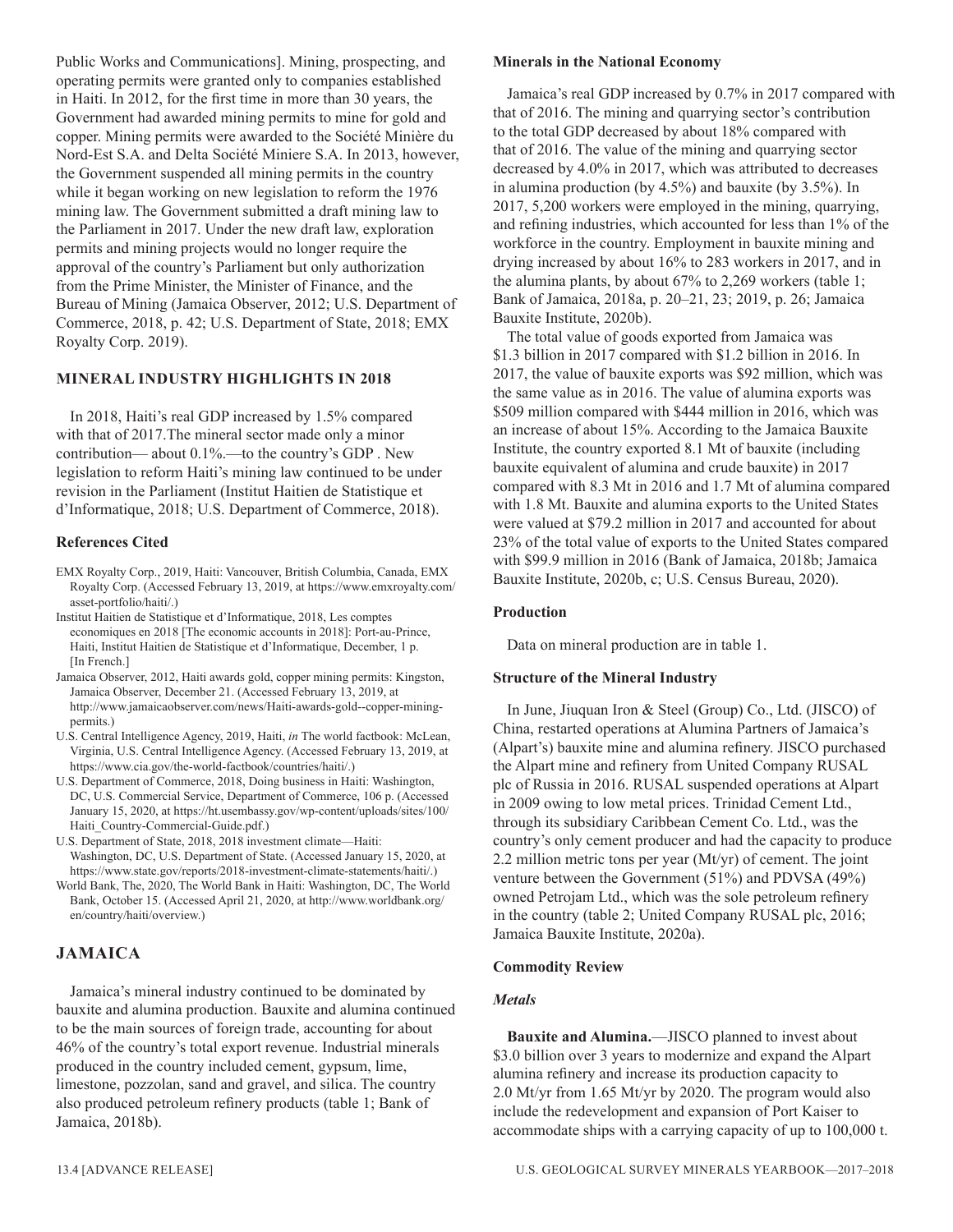In December, JISCO announced its first shipment of alumina (35,000 t) from Port Kaiser to China (Jamaica Observer, 2017a, b; Linton, 2017).

#### *Mineral Fuels*

**Petroleum.**—In February, the Government of Jamaica and the Government of Venezuela, which was the owner of PDVSA, signed an agreement to complete a \$1.0 billion expansion program at Petrojam. The expansion program would increase the refinery's production capacity to 50,000 bbl/d from 36,000 bbl/d (Petrojam Ltd., 2017).

#### **MINERAL INDUSTRY HIGHLIGHTS IN 2018**

Jamaica's mineral industry continued to be dominated by bauxite and alumina production. The country's real GDP increased by 1.7% in 2018 compared with that of 2017; the increase was attributed mainly to growth in the mining and quarrying and tourism sectors. In 2018, production of bauxite and alumina increased by 22% and 39%, respectively. The increase in production was attributed to the restart of the Alpart alumina refinery in 2017. In September, the Government awarded a new and expanded special mining lease to Noranda Bauxite Ltd., a subsidiary of New Day Aluminum LLC of the United States. The 25-year lease (with a 25-year renewal option) would allow for the mining of up to 5.2 Mt/yr of bauxite from reserves located at St. Ann and Trelawny. In March, the Government also announced its plans to acquire PDVSA's 49% share in Petrojam. The Government decision to acquire PDVSA's share was owing to the continuing delays in the Petrojam expansion program as well as the U.S. financial sanctions imposed on the Government of Venezuela, including PDVSA (tables 1, 2; Gleaner Company (Media) Ltd., The, 2018; New Day Aluminum LLC, 2018; Bank of Jamaica, 2019, p. 26; Jamaica Observer, 2019; U.S. Department of the Treasury, 2020).

#### **Outlook**

The country's economy is forecast to grow by nearly 1.0% in 2019. Bauxite and alumina are likely to remain the leading mineral products in terms of generating Government revenues and the leading mineral export products (Bank of Jamaica, 2018a, p. 34).

#### **References Cited**

- Bank of Jamaica, 2018a, 2017 annual report: Kingston, Jamaica, Bank of Jamaica, 52 p. (Accessed January 31, 2019, at http://www.boj.org.jm/uploads/ pdf/boj\_annual/boj\_annual\_2017.pdf.)
- Bank of Jamaica, 2018b, Jamaica in figures 2017: Kingston, Jamaica, Bank of Jamaica, 2 p. (Accessed January 31, 2019, at http://www.boj.org.jm/uploads/ pdf/jam\_figures/jam\_figures\_2017.pdf.)
- Bank of Jamaica, 2019, Annual report 2018: Kingston, Jamaica, Bank of Jamaica, 70 p. (Accessed January 24, 2020, at http://www.boj.org.jm/uploads/ pdf/boj\_annual/boj\_annual\_2018.pdf.)
- Gleaner Company (Media) Ltd., The, 2018, Jamaica offers to buy Venezuelan shares in Petrojam: Gleaner Company (Media) Ltd., The, March 22. (Accessed April 28, 2020, at http://jamaica-gleaner.com/article/ news/20180322/jamaica-offers-buy-venezuelan-shares-petrojam.)
- Jamaica Bauxite Institute, 2020a, Bauxite & alumina plants: Kingston, Jamaica, Jamaica Bauxite Institute. (Accessed April 28, 2020, at https://jbi.org.jm/ industry/bauxite-alumina-plants/.)
- Jamaica Bauxite Institute, 2020b, Employment levels by activity—Jamaica bauxite/alumina sector: Kingston, Jamaica, Jamaica Bauxite Institute. (Accessed April 28, 2020, at https://jbi.org.jm/project/employment-area/.)
- Jamaica Bauxite Institute, 2020c, Jamaica's bauxite/alumina export: Kingston, Jamaica, Jamaica Bauxite Institute. (Accessed April 28, 2020, at https://jbi.org.jm/project/export/.)
- Jamaica Observer, 2017a, Bright prospects seen as first shipment of alumina leaves Port Kaiser: Kingston, Jamaica Observer, December 31. (Accessed January 24, 2020, at http://www.jamaicaobserver.com/news/bright-prospectsseen-as-first-shipment-of-alumina-leaves-port-kaiser-chinese-commit-tofurther-increase-in-production-at-alpart\_121214?profile=1373.)
- Jamaica Observer, 2017b, JISCO makes first shipment of alumina today: Kingston, Jamaica Observer, December 29. (Accessed January 24, 2020, at http://www.jamaicaobserver.com/news/jisco-makes-first-shipment-ofalumina-today\_121115?profile=1373.)
- Jamaica Observer, 2019, Jamaica to take over Venezuela's 49% stake in Petrojam: Kingston, Jamaica Observer, January 9. (Accessed April 29, 2020, at http://www.jamaicaobserver.com/business-observer/jamaica-to-takeover-venezuela-s-49-stake-in-petrojam-decision-is-economic-not-politicaljohnson-smith\_154150?profile=1442.)
- Linton, Latonya, 2017, Bauxite on growth path—Henry: Jamaica Information Service, November 15. (Accessed April 29, 2020, at https://jis.gov.jm/ bauxite-growth-path-henry/.)
- New Day Aluminum LLC, 2018, Noranda Bauxite announces issuance of new special mining lease, while payment to Government and others exceed US \$26 million to date: St. Ann, Jamaica, New Day Aluminum LLC press release, September 10. (Accessed January 24, 2020, at https://newdayal.com/ blog/noranda-bauxite-announces-issuance-of-new-special-mining-lease.)
- Petrojam Ltd., 2017, Historic EPC contract for Petrojam's refinery expansion program (PREP) signed: Kingston, Jamaica, Petrojam Ltd., February 15. (Accessed February 6, 2019, at https://www.petrojam.com/news/historic-epccontract-for-petrojams-refinery-expansion-project-prep-signed/.)
- United Company RUSAL plc, 2016, RUSAL sells Alpart alumina refinery in Jamaica: Moscow, Russia, United Company RUSAL plc, July 19. (Accessed February 1, 2019, at https://rusal.ru/en/press-center/press-releases/ rusal sells alpart alumina refinery in jamaica/.)
- U.S. Census Bureau, 2020, U.S. imports from Jamaica from 2010 to 2019 by 5-digit end-use code: U.S. Census Bureau. (Accessed April 28, 2020, at https://www.census.gov/foreign-trade/statistics/product/enduse/imports/ c2410.html.)
- U.S. Department of the Treasury, 2020, Frequently asked questions—Venezuela sanctions: Washington, DC, U.S. Department of the Treasury. (Accessed October 27, 2020, at https://home.treasury.gov/policy-issues/financialsanctions/faqs/topic/1581.)

#### **TRINIDAD AND TOBAGO**

Trinidad and Tobago continued to be the leading petroleum and natural gas producer in the Caribbean region. Other minerals produced in the country included cement, fertilizer, methanol, natural gas liquids, nitrogen, sulfur, and petroleum refinery products. According to the BP Statistical Review of World Energy, Trinidad and Tobago's proven crude petroleum reserves were estimated to be about 200 Mbbl and its proven natural gas reserves were estimated to be about 0.3 trillion cubic meters. In 2017, the country was the world's seventh-ranked liquefied natural gas (LNG) exporter and the leading supplier of LNG to the United States, accounting for 90% of U.S. LNG imports. Trinidad and Tobago also had one of the Western Hemisphere's largest natural-gas-processing facilities—the Phoenix Park Gas Processors Ltd. natural gas liquids complex (table 1; BP p.l.c, 2018a, p. 12, 26, 34; U.S. Department of Energy, 2016).

#### **Minerals in the National Economy**

Trinidad and Tobago's real GDP decreased by 2.3% in 2017 compared with a decrease of 6.3% (revised) in 2016. The country's mining and quarrying sector accounted for about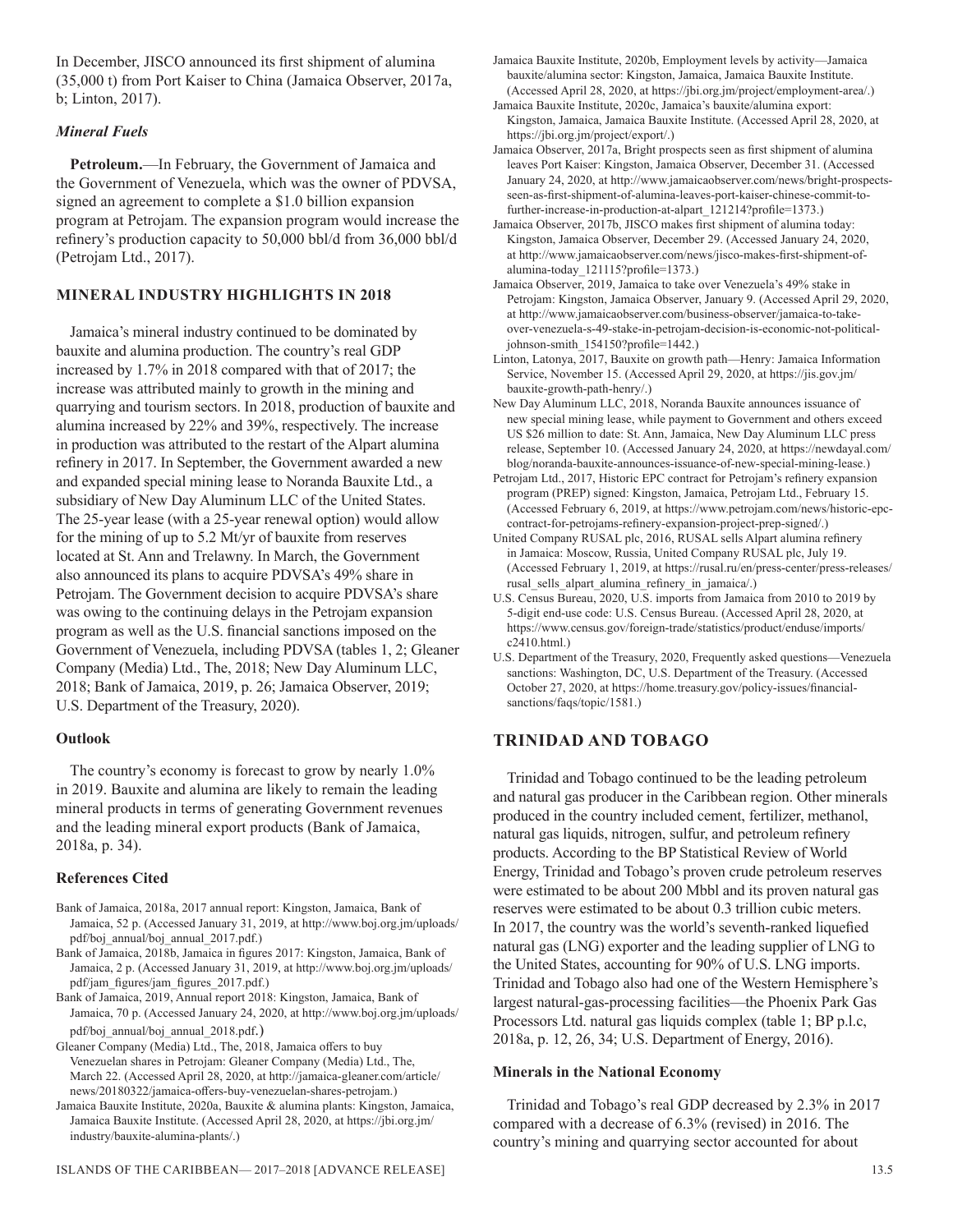12% of the total GDP; however, that sector's GDP growth was marginal, at 0.9%. During the year, BP Trinidad and Tobago LLC (BPTT) began operations at its Juniper and Trinidad Onshore Compression projects. The increased availability of natural gas improved midstream and downstream activities, thereby increasing the production of natural gas liquids and petrochemicals, such as ammonia and methanol. In 2017, 48,900 people were employed in the manufacturing sector (including mining and quarrying), which accounted for about 8% of the total labor force in the country. Employment in the petroleum and natural gas sector decreased by 21% to 14,500 workers in 2017. The Ministry of Energy and Energy Affairs was the Government entity responsible for the monitoring, enforcement, and regulation of the energy and mineral sectors (Central Bank of Trinidad and Tobago, 2018a, p. 5, 8; 2018b, p. 4; 2018c; 2020a, p. A.3, 6; Ministry of Energy and Energy Affairs, 2019a–b).

In 2017, the total value of Trinidad and Tobago's exports increased by 14% compared with that of 2016. The increase was attributed to an increase in the value of energy exports, by 19%, as well as an increase in crude petroleum and natural gas prices. Energy exports, which included crude petroleum, natural gas liquids, and methanol, accounted for about 80% of the country's total exports in 2017. During the year, exports of crude petroleum totaled 10.0 Mbbl compared with 10.3 Mbbl in 2016; natural gas liquids, 8.5 Mbbl compared with 8.0 Mbbl; and methanol, 5.0 Mt compared with 4.6 Mt. The country also exported 219,200 t of cement compared with 192,700 t in 2016 (Central Bank of Trinidad and Tobago, 2018b, p. 30, 45–47; 2020b).

#### **Production**

In 2017, production of petroleum refinery products decreased by 12% to 47.7 Mbbl from 54.3 Mbbl in 2016. The decrease was attributed mainly to an oil spill from a ruptured fuel storage tank at the Pointe-a-Pierre refinery in April and a precautionary suspension of petroleum refinery product production during Tropical Storm Bret in June (table 1; Central Bank of Trinidad and Tobago, 2018a, p. 8).

#### **Structure of the Mineral Industry**

Table 2 lists major mineral industry facilities in the country.

#### **Commodity Review**

#### *Mineral Fuels*

**Petroleum and Natural Gas.**—BPTT, which was a joint venture between BP p.l.c. of the United Kingdom (70%) and Repsol S.A. of Spain (30%), began operations at the Juniper project and the Trinidad Onshore Compression project in August. The Juniper project was the company's first subsea field development in the country with an investment cost of about \$2 billion. The facility produced natural gas from the Corallita and the Lantana fields by way of the Juniper platform, which was located 80 kilometers (km) offshore southeast Trinidad. Natural gas would be exported to the existing Mahogany Bravo offshore hub through a new 10-km-long pipeline. Juniper had the capacity to produce about 16.7 million cubic meters per day of natural gas. The Trinidad Onshore Compression project

would increase production from low-pressure wells in the Columbus Basin using an additional inlet compressor at the Point Fortin Atlantic LNG plant (BP p.l.c., 2017a, b; 2018a, p. 16, 27, 255).

BHP Billiton Ltd. of Australia held a 45% interest and was the operator of the Greater Angostura field, located 40 km offshore east of Trinidad. The remaining interest in the Angostura field was owned by the Government (30%) and Chaoyang Petroleum (25%). Greater Angostura had the capacity to produce 100,000 bbl/d of crude petroleum and 9.6 million cubic meters per day of natural gas. Crude petroleum produced from the field was sold to international markets, whereas natural gas was sold domestically (BHP Billiton Ltd., 2018, p. 66, 202, 243).

#### **MINERAL INDUSTRY HIGHLIGHTS IN 2018**

Trinidad and Tobago's real GDP decreased by 0.2% in 2018 compared with that of 2017. In 2018, the country's mining and quarrying sector accounted for about 14% of the total GDP, although the mining and quarrying sector decreased by 4.4%. Trinidad and Tobago's total value of exports increased by 11.4% to \$10.5 billion in 2018 compared with that of 2017. Energy exports accounted for 84% of the total exports and increased by about 16% in 2018. Exports of crude petroleum totaled 8.0 Mbbl; natural gas liquids, 7.7 Mbbl; fertilizers, 4.9 Mt; methanol, 5.0 Mt; and cement, 270,900 t in 2018. During the year, the production of crude petroleum decreased by 12% as a result of continued challenges in maintaining crude petroleum outputs from mature acreage. The production of natural gas liquids decreased by 11%, as yields had been affected by the increasingly dry nature of the natural gas extracted. Production of refined petroleum products also decreased by 25%, which was attributed mainly to the shutdown of the state-owned Petroleum Company of Trinidad and Tobago Ltd. (Petrotrin) operations, including the Pointe-a-Pierre refinery on November 30. The Government stated that Petrotrin was overburdened with debt, as its net debt position at yearend 2015 amounted to \$11.4 billion. As a result, three new companies were created: Guaracara Refining Co. (all refinery assets), Heritage Petroleum Co. Ltd. (exploration and production), and Paria Fuel Trading Co. (trading and marketing). Petrotrin was retained as an entity to deal with legal matters. All four companies were subsidiaries of Trinidad Petroleum Holdings Ltd. (tables 1, 2; Central Bank of Trinidad and Tobago, 2019, p. 5, 32, 49–50, 99; 2020a, p. A.3, 6; 2020b).

#### **Outlook**

According to the Central Bank of Trinidad and Tobago, the country's economy is likely to improve in 2019 and is forecast to grow by about 1.7%. The country is expected to have continuing challenges maintaining crude petroleum production from mature acreage. Energy exports are expected to decrease in 2019, particularly those of refined petroleum products owing to the shutdown of the country's sole refinery and lower international commodity prices. The energy sector is expected to remain important to the country's long-term economic growth, however, and a main contributor to Government revenue (Central Bank of Trinidad and Tobago, 2020a, p. 4, 6, 8, 37).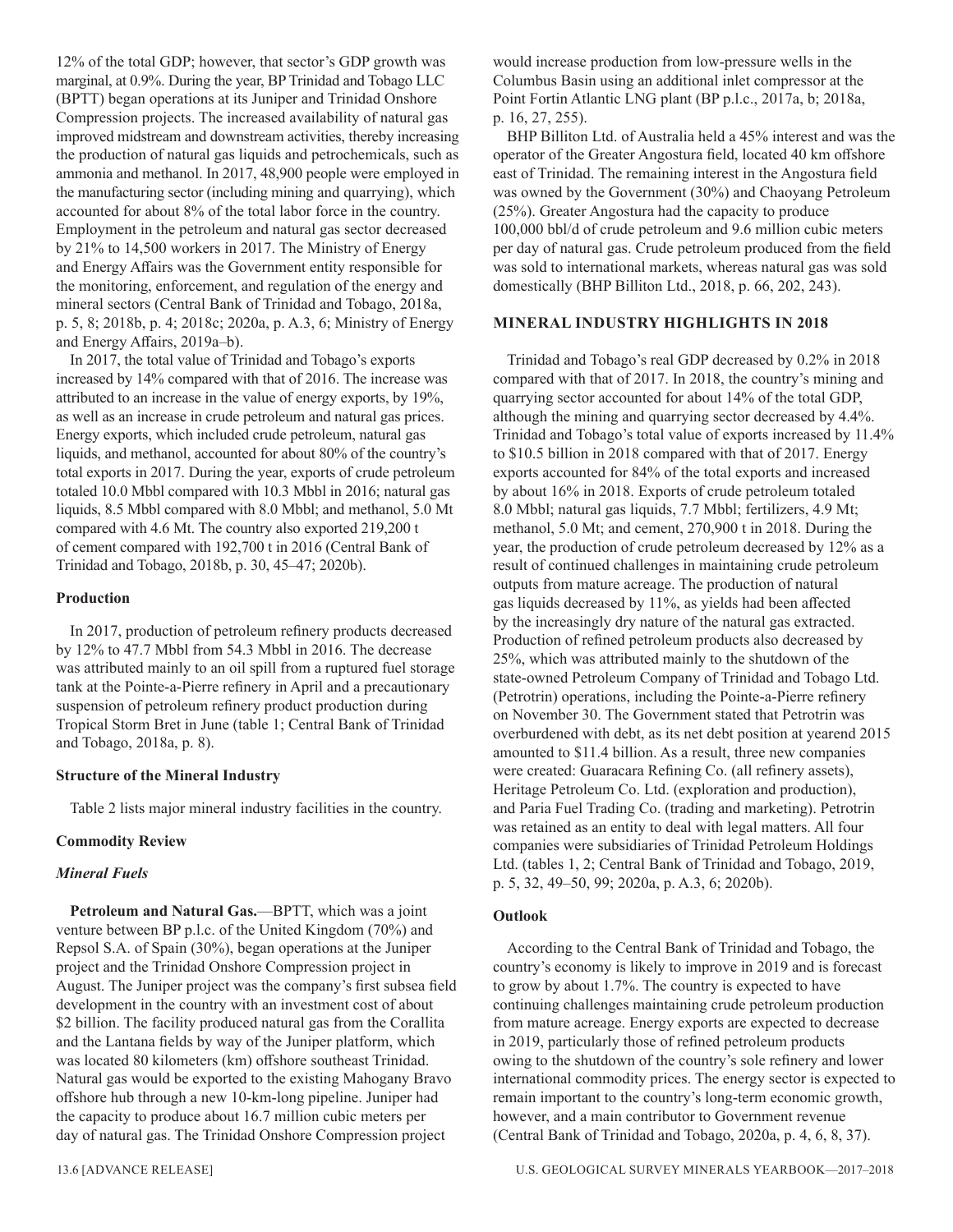#### **References Cited**

BHP Billiton Ltd., 2018, Annual report 2017: Melbourne, Victoria, Australia, BHP Billiton Ltd., May, 292 p. (Accessed February 27, 2019, at https://www.bhp.com/-/media/documents/investors/annual-reports/2017/ bhpannualreport2017.pdf.)

BP p.l.c., 2017a, BP begins production from Juniper project in Trinidad: London, United Kingdom, BP p.l.c., April 14. (Accessed February 27, 2019, at https://www.bp.com/en/global/corporate/news-and-insights/press-releases/ bp-begins-production-from-juniper-project-in-trinidad.html.)

BP p.l.c., 2017b, BP Trinidad and Tobago starts up Trinidad onshore compression project: London, United Kingdom, BP p.l.c., April 13. (Accessed February 27, 2019, at https://www.bp.com/en/global/corporate/news-andinsights/press-releases/bp-trinidad-and-tobago-starts-up-trinidad-onshorecompression-project.html.)

BP p.l.c., 2018a, BP annual report and Form 20–F 2017—A year of strong delivery and growth: London, United Kingdom, BP p.l.c., June, 299 p. (Accessed February 27, 2019, at https://www.bp.com/content/dam/bp/ business-sites/en/global/corporate/pdfs/investors/bp-annual-report-and-form-20f-2017.pdf.)

BP p.l.c., 2018b, BP statistical review of world energy—June 2018: London, United Kingdom, BP p.l.c., June, 53 p. (Accessed February 27, 2019, 2018, at https://www.bp.com/content/dam/bp/business-sites/en/global/corporate/pdfs/ energy-economics/statistical-review/bp-stats-review-2018-full-report.pdf.)

Central Bank of Trinidad and Tobago, 2018a, 2017 annual economic survey: Port of Spain, Trinidad and Tobago, Central Bank of Trinidad and Tobago, 94 p. (Accessed January 28, 2020, at https://www.central-bank.org.tt/sites/ default/files/reports/Annual\_Economic\_Survey\_52017.pdf.)

Central Bank of Trinidad and Tobago, 2018b, Economic bulletin—July 2018: Port of Spain, Trinidad and Tobago, Central Bank of Trinidad and Tobago, July, 84 p. (Accessed February 13, 2019, at https://www.central-bank.org.tt/ sites/default/files/reports/EB%20July%202018\_final.pdf.)

Central Bank of Trinidad and Tobago, 2018c, Labour force annual: Port of Spain, Trinidad and Tobago, Central Bank of Trinidad and Tobago. (Accessed February 8, 2019, at https://www.central-bank.org.tt/statistics/data-centre/ labour-force-annual.)

Central Bank of Trinidad and Tobago, 2019, 2018 annual economic survey: Port of Spain, Trinidad and Tobago, Central Bank of Trinidad and Tobago, 101 p. (Accessed January 28, 2020, at https://www.central-bank.org.tt/sites/default/ files/page-file-uploads/2018-annual-economic-survey.pdf.)

Central Bank of Trinidad and Tobago, 2020a, 2019 annual economic survey: Port of Spain, Trinidad and Tobago, Central Bank of Trinidad and Tobago, 94 p. (Accessed April 28, 2020, at https://www.central-bank.org.tt/ sites/default/files/reports/2019-annual-economic-survey.pdf.)

Central Bank of Trinidad and Tobago, 2020b, External sector: Port of Spain, Trinidad and Tobago, Central Bank of Trinidad and Tobago, 101 p. (Accessed April 27, 2020 at https://www.central-bank.org.tt/statistics/data-centre/ external-sector-annual.)

Ministry of Energy and Energy Affairs, 2019a, About us: Port of Spain, Trinidad and Tobago, Ministry of Energy and Energy Affairs. (Accessed February 13, 2019, at http://www.energy.gov.tt/about-us/.)

Ministry of Energy and Energy Affairs, 2019b, Oil and gas industry: Port of Spain, Trinidad and Tobago, Ministry of Energy and Energy Affairs. (Accessed February 27, 2019, at http://www.energy.gov.tt/our-business/ oil-and-gas-industry/.)

U.S. Department of Energy, 2016, Trinidad and Tobago-—Overview: Washington, DC, U.S. Department of Energy, January. (Accessed May 10, 2021, at https://www.eia.gov/international/analysis/country/TTO.)

#### **THE BAHAMAS, BARBADOS, GUADELOUPE, MARTINIQUE, AND OTHER ISLANDS OF THE CARIBBEAN**

Mining did not play a significant role in the economies of The Bahamas, Barbados, Guadeloupe, Martinique, and other islands of the Caribbean. In many cases, mining was limited to the production of industrial minerals for domestic consumption, such as those used for construction. Barbados, Guadeloupe, and Martinique produced cement. Trinidad Cement Ltd., through its subsidiary Arawak Cement Company Ltd., held 100% interest in the Arawak Cement plant located in Checker Hall, Barbados. LafargeHolcim Ltd. of Switzerland held a 69.7% interest in Société des Ciments Antillais, which operated two cement plants located in Baie Mahault, Guadeloupe and in Fort-de-France Bay, Martinique. Bahamas Oil Refining Company International Ltd., owned by Buckeye Partners, L.P. (80%), served as a refined petroleum product storage facility. Buckeye Bahamas Hub, located in Freeport, Grand Bahama Island, had a storage capacity of about 26.2 Mbbl. Buckeye Bahamas Hub storage included capacity for crude petroleum, fuel oil, and diesel fuel, and gasoline (table 2; Buckeye Partners, L.P., 2020).

#### **Reference Cited**

Buckeye Partners, L.P., 2020, Bahamas Hub: Houston, Texas, Buckeye Partners, L.P. (Accessed January 27, 2020, at http://buckeyeglobalmarine.com/ locations/bbh/.)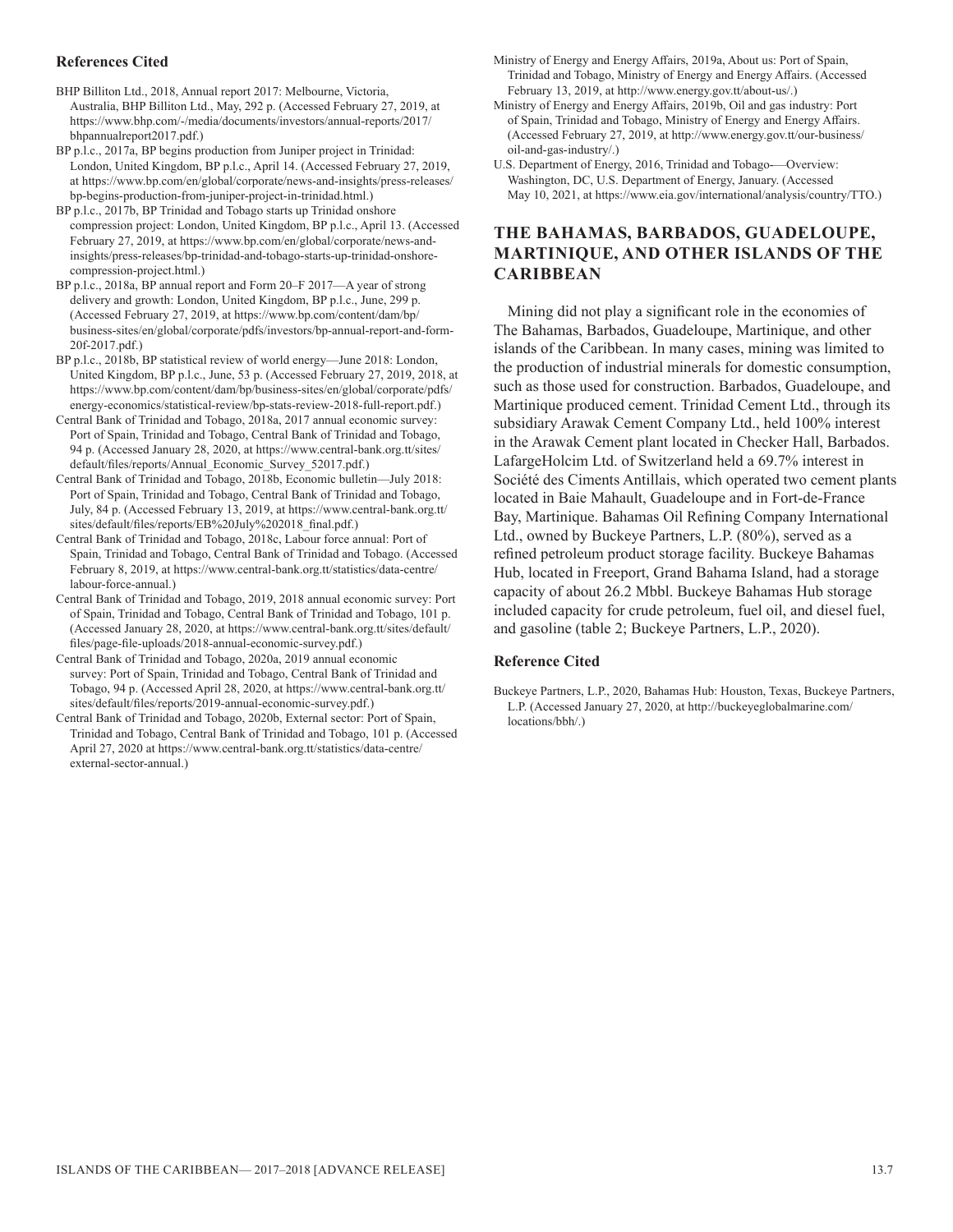#### TABLE 1 ISLANDS OF THE CARIBBEAN: PRODUCTION OF MINERAL COMMODITIES  $^{\rm l}$

#### (Metric tons, gross weight, unless otherwise specified)

| Country and commodity <sup>2</sup>                  | 2014                       | 2015                     | 2016                     | 2017                     | 2018                   |                     |
|-----------------------------------------------------|----------------------------|--------------------------|--------------------------|--------------------------|------------------------|---------------------|
| <b>BARBADOS</b>                                     |                            |                          |                          |                          |                        |                     |
| Cement, hydraulic <sup>e</sup>                      | thousand metric tons       | 160                      | 160                      | 160                      | 160                    | 160                 |
| <b>DOMINICAN REPUBLIC</b>                           |                            |                          |                          |                          |                        |                     |
| Bauxite                                             |                            | 1,446,311                | 1,724,162                | 7,318                    |                        |                     |
| Cement, hydraulic                                   | thousand metric tons       | $5.018$ <sup>r</sup>     | $5,181$ <sup>r</sup>     | $5,171$ <sup>r</sup>     | 5,254                  | 5,430               |
| Clay <sup>3</sup>                                   |                            | 200,000                  | 150,000                  | 250,000                  | 300,000                | 141,000             |
| Copper, mine, concentrates, Cu content              |                            | 9,262                    | 7,324                    | 9,725                    | 9,618                  | 8,588               |
| Gold, mine, Au content                              | kilograms                  | 35,081                   | 30,454                   | 37,933                   | 33,910                 | 31,633              |
| Gypsum, mine <sup>3</sup>                           |                            | 240,000                  | 240,000                  | 140,000                  | 110,000                | 130,000             |
| Ferroalloys, ferronickel, smelter output:           |                            |                          |                          |                          |                        |                     |
| Gross weight                                        |                            |                          |                          | 33,203                   | 43,894                 | 53,000 e            |
| Ni content                                          |                            | $\overline{a}$           | $\overline{a}$           | 9,913                    | 15,632                 | 19,214              |
| Nickel:                                             |                            |                          |                          |                          |                        |                     |
| Mine, laterite ore:                                 |                            |                          |                          |                          |                        |                     |
| Gross weight                                        |                            | $\overline{a}$           | $\overline{\phantom{a}}$ | 1,557,847                | 2,208,371              | 2,502,980           |
| Ni content                                          |                            | $- -$                    | 4,000 $e, r$             | 19,900 $e, r$            | 28,300 e               | 34,700 e            |
|                                                     |                            |                          | $27,000$ <sup>r</sup>    | $74,000$ <sup>r</sup>    | 94,000                 | 46,000              |
| Sand and gravel, industrial, silica <sup>3</sup>    |                            | $\overline{a}$           | 99.800 <sup>r</sup>      |                          |                        |                     |
| Silver, mine, Ag content                            | kilograms                  | $135,108$ <sup>r</sup>   |                          | 121,749 <sup>r</sup>     | 151,757                | 166,500             |
| Stone, sand, and gravel, construction: <sup>3</sup> |                            |                          |                          |                          |                        |                     |
| Stone:                                              |                            |                          |                          |                          |                        |                     |
| Crushed:                                            |                            |                          |                          |                          |                        |                     |
| Dolomite                                            |                            | 4,400                    | 13,000                   | 4,400                    | 5,900                  | 3,700               |
| Limestone                                           |                            | 2,700,000                | 2,800,000                | 4,300,000                | 6,000,000              | 6,000,000           |
| Dimension, travertine                               |                            | 5,700                    | 17,000                   | 13,000                   | 13,000                 | 14,000              |
| Other, size and shape unspecified:                  |                            |                          |                          |                          |                        |                     |
| Marble                                              |                            | 5,200                    | 2,000                    | 1,600                    | 1,000                  | 1,200               |
| Pozzolan                                            |                            | 46,000                   | 61,000                   | 53,000                   | 82,000                 | 73,000              |
| Zinc, mine, Zn content                              |                            |                          | 4,655                    | 3,636                    | 3,920                  | 4,000 $^{\circ}$    |
| <b>GUADELOUPE</b>                                   |                            |                          |                          |                          |                        |                     |
| Cement, hydraulic <sup>e</sup>                      | thousand metric tons       | 300                      | 300                      | 300                      | 300                    | 310                 |
| Pumice <sup>e</sup>                                 |                            | 200,000                  | 200,000                  | 200,000                  | 200,000                | 200,000             |
| <b>HAITI</b>                                        |                            |                          |                          |                          |                        |                     |
| Cement, hydraulic <sup>e</sup>                      | thousand metric tons       | 200                      | 200                      | 200                      | 200                    | 200                 |
| <b>JAMAICA</b>                                      |                            |                          |                          |                          |                        |                     |
| Aluminum:                                           |                            |                          |                          |                          |                        |                     |
| Bauxite, dry basis                                  | thousand metric tons       | 9,677                    | 9,629                    | 8,540                    | 8,245                  | 10,058              |
| Alumina                                             | do.                        | 1,851                    | 1,865                    | $1,865$ <sup>r</sup>     | 1,782                  | 2,484               |
| Cement, hydraulic                                   | do.                        | 830                      | 808                      | 911                      | 910 <sup>e</sup>       | 930 <sup>e</sup>    |
| Gypsum, mine                                        |                            | 45,201                   | 42,833                   | 49,703                   | $50,000$ e             | $50,000$ e          |
| Lime                                                |                            | 104,140                  | $105,000$ $\degree$      | $105,000$ $^{\circ}$     | $110,000$ $\degree$    | $110,000$ $\degree$ |
| Petroleum, refinery                                 | thousand 42-gallon barrels | 6,585                    | 8,239                    | 7,263                    | 7,056                  | 7,340               |
| Pumice and related materials, pozzolan              |                            | 129,171                  | 130,000                  | $130{,}000$ $^{\circ}$   | $130{,}000$ $^{\circ}$ | 130,000 °           |
| Sand and gravel, industrial, silica, unspecified    |                            | 15,833                   | 15,554                   | 19,757                   | $20,000$ $\degree$     | $20,000$ $\degree$  |
| Stone, sand and gravel, construction:               |                            |                          |                          |                          |                        |                     |
| Sand and gravel, unspecified                        | thousand metric tons       | 2,118                    | 2,208                    | 1,766                    | 1,800 °                | 1,800 °             |
| Stone, dimension, limestone                         | do.                        | 2,138                    | 1,782                    | 2,748                    | $2,700$ $\degree$      | $2,700$ e           |
| <b>MARTINIQUE</b>                                   |                            |                          |                          |                          |                        |                     |
| Cement, hydraulic <sup>e</sup>                      | thousand metric tons       | 150                      | 150                      | 150                      | 150                    | 150                 |
| TRINIDAD AND TOBAGO                                 |                            |                          |                          |                          |                        |                     |
| Cement, hydraulic                                   | thousand metric tons       | $837$ r                  | $840$ <sup>r</sup>       | $721$ <sup>r</sup>       | 670                    | 663                 |
| Fertilizers                                         | do.                        | 5,172                    | 5,453                    | 5,522 r                  | 5,595                  | 5,431               |
| Iron and steel:                                     |                            |                          |                          |                          |                        |                     |
| Direct-reduced iron <sup>4</sup>                    |                            | $3,240,000$ <sup>r</sup> | 2,520,000 r              | $1,500,000$ <sup>r</sup> | 1,590,000              | 1,540,000           |
| Raw steel                                           |                            | 483,300                  | 266,500                  |                          |                        |                     |
| 0.11                                                |                            |                          |                          |                          |                        |                     |

See footnotes at end of table.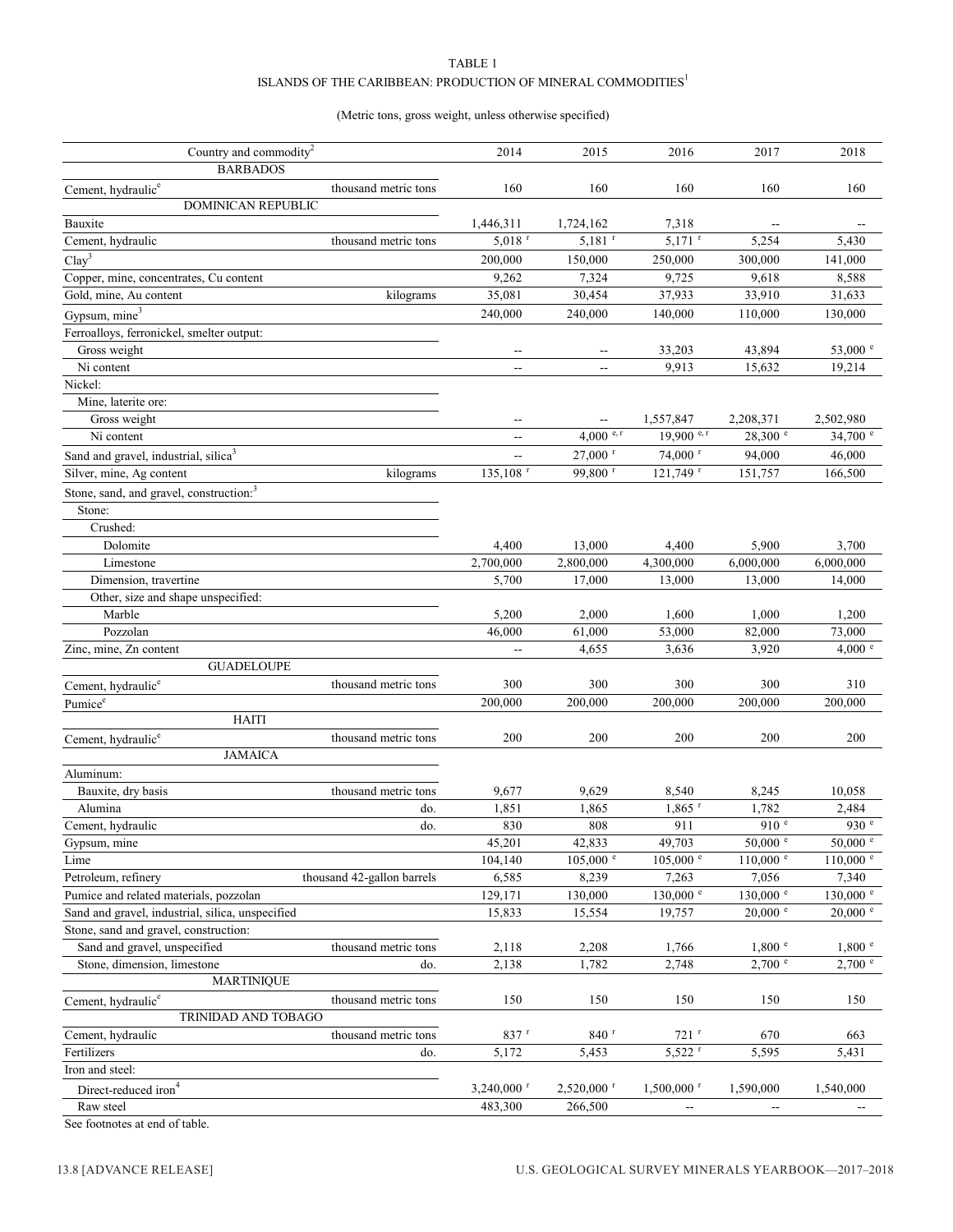#### TABLE 1—Continued ISLANDS OF THE CARIBBEAN: PRODUCTION OF MINERAL COMMODITIES<sup>1</sup>

#### (Metric tons, gross weight, unless otherwise specified)

| Country and commodity         | 2014                       | 2015      | 2016      | 2017                 | 2018      |            |
|-------------------------------|----------------------------|-----------|-----------|----------------------|-----------|------------|
| TRINIDAD AND TOBAGO-Continued |                            |           |           |                      |           |            |
| Methanol                      | thousand metric tons       | 5,481     | 5,516     | 4,655                | 4.975     | 5,081      |
| Natural gas                   | million cubic meters       | 42,085    | 39,603    | 34,418               | 34.690    | 37,500     |
| Nitrogen, N content:          |                            |           |           |                      |           |            |
| Ammonia, anhydrous            |                            | 3,886,000 | 4,032,000 | 4,040,000 $^{\circ}$ | 4,144,000 | 3,988,000  |
| Urea                          |                            | 441.817   | 547,400   | 607,367              | 553,996   | 579,970    |
| Petroleum:                    |                            |           |           |                      |           |            |
| Crude <sup>5</sup>            | thousand 42-gallon barrels | 29,659    | 28,700    | 26,092               | 26,200    | 23,175     |
| Natural gas liquids           | do.                        | 11.992    | 10.992    | 9.214                | 9.806     | 8,695      |
| Refinery                      | do.                        | 38.212    | 45,766    | 54,256               | 47,720    | 36,000     |
| Sulfur, S content             |                            |           | 10        | 16                   |           | $^{\circ}$ |

<sup>e</sup>Estimated. <sup>r</sup>Revised. do. Ditto. -- Zero.

<sup>1</sup>Table includes data available through January 15, 2020. All data are reported unless otherwise noted. Estimated data are rounded to no more than three significant digits.

<sup>2</sup>The countries of Aruba, The Bahamas, Barbados, Dominica, Martinique, and St. Kitts and Nevis are known to have production of such mineral commodities as aragonite, lime, limestone, petroleum refinery products, pumice, salt, sand and gravel, stone, and sulfur but available information was inadequate to make reliable estimates of output. The Dominican Republic also produces petroleum refinery products; Jamaica also produces clay, marble, marl, and shale; and Trinidad and Tobago also produces clay, limestone, and sand and gravel, but available information was inadequate to make reliable estimates of output.

<sup>3</sup>Units of measurement were converted to metric tons from cubic meters. Data are rounded to no more than two significant digits.

4 Source: Midrex Technologies, Inc.

5 Includes condensate.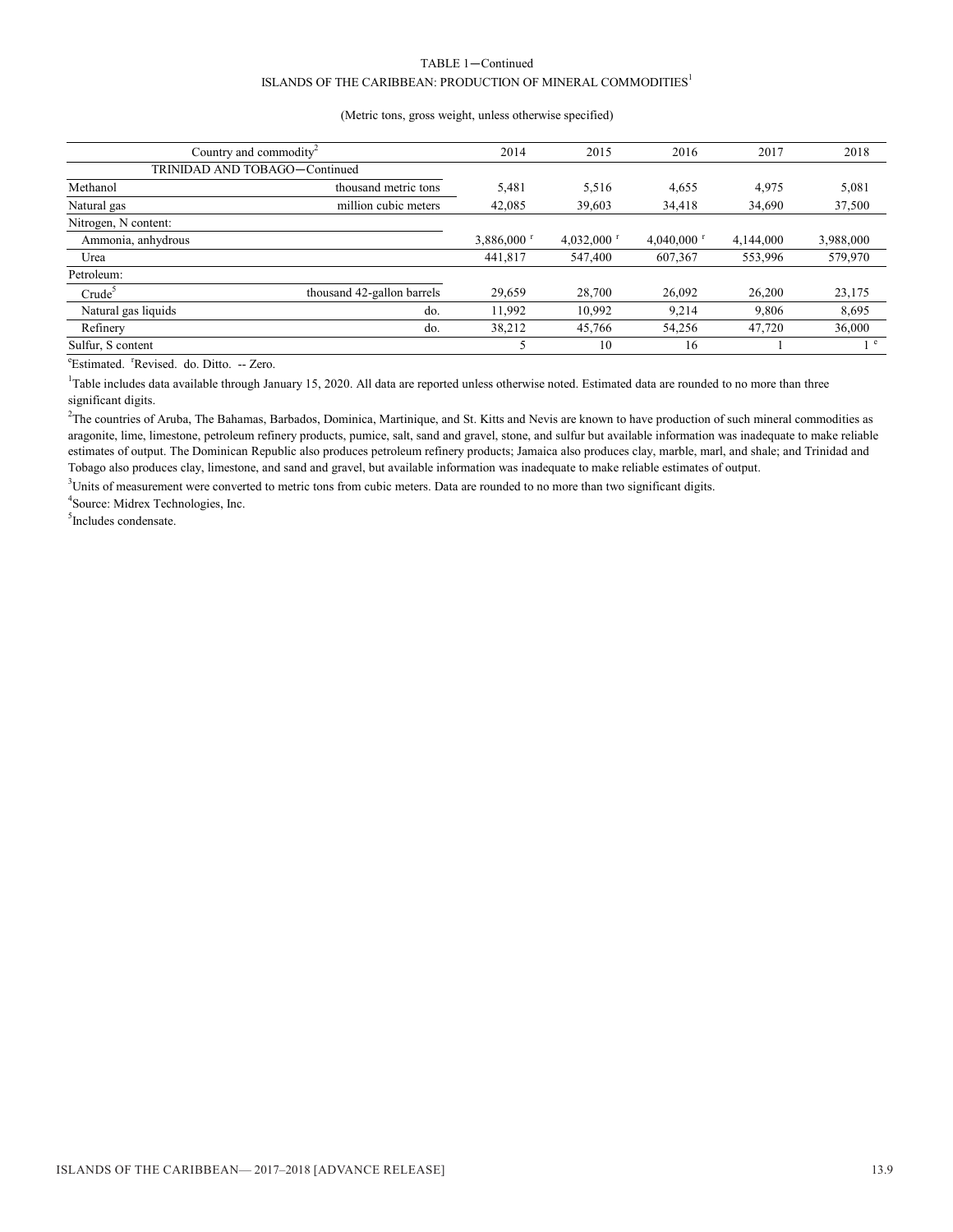#### TABLE 2 ISLANDS OF THE CARIBBEAN: STRUCTURE OF THE MINERAL INDUSTRIES IN 2018

#### (Metric tons unless otherwise specified)

|         |                           |                   |                                                                                |                                           | Annual                |
|---------|---------------------------|-------------------|--------------------------------------------------------------------------------|-------------------------------------------|-----------------------|
|         | Country and commodity     |                   | Major operating companies and major equity owners                              | Location of main facilities               | capacity <sup>e</sup> |
|         | <b>ARUBA</b>              |                   |                                                                                |                                           |                       |
|         | Petroleum, refined        | 42-gallon         | CITGO Petroleum Corp., 100%                                                    | Refinery, <sup>1</sup> southern Aruba     | 209,000               |
|         |                           | barrels per day   |                                                                                |                                           |                       |
|         | <b>BAHAMAS, THE</b>       |                   |                                                                                |                                           |                       |
|         | Petroleum, refined        | thousand          | Bahamas Oil Refining Company International Ltd.                                | Storage facilities, <sup>2</sup> Freeport | 26,200                |
|         | <b>BARBADOS</b>           | 42-gallon barrels | (Buckeye Partners, L.P., 80%)                                                  |                                           |                       |
|         |                           |                   |                                                                                |                                           |                       |
| Cement  |                           |                   | Arawak Cement Company Ltd. (Trinidad Cement Ltd.,<br>$100\%$                   | Plant, Checker Hall, Saint Lucy           | 360,000               |
|         | <b>DOMINICAN REPUBLIC</b> |                   |                                                                                |                                           |                       |
| Bauxite |                           |                   | Dovemco S.A.                                                                   | Mercedes Mine, <sup>3</sup> Pedernales    | NA                    |
|         |                           |                   |                                                                                | Province                                  |                       |
| Copper  |                           |                   | Corporación Minera Dominicana (CMD)                                            | Cerro de Maimon Mine,                     | 15,000                |
|         |                           |                   | (Perilya Ltd., 100%)                                                           | Monseñor Nouel Province                   |                       |
| Gold    |                           | kilograms         | do.                                                                            | do.                                       | 600                   |
| Do.     |                           | do.               | PanTerra Gold. Ltd., 100%                                                      | Las Lagunas Project, <sup>4</sup>         | 1,600                 |
|         |                           |                   |                                                                                | Sanchez Ramirez Province                  |                       |
| Do.     |                           | do.               | Pueblo Viejo Dominicana Corp. (Barrick Gold Corp.,                             | Pueblo Viejo Mine, Sanchez                | 35,000                |
|         |                           |                   | $60\%$ , and Goldcorp Inc., $40\%$ )                                           | Ramirez Province                          |                       |
| Nickel  |                           |                   | Falconbridge Dominicana S.A. (Americano Nickel Ltd.,                           | Falcondo Mine, Loma                       | <b>NA</b>             |
|         |                           |                   | 85.3%; Government, 10%; Franco-Nevada Corp.,                                   | Las Peguera, Bonao,                       |                       |
|         |                           |                   | 4.1%; private interests, 0.6%)                                                 | Monseñor Nouel Province                   |                       |
|         | Nickel (Ni content of     |                   | do.                                                                            | Falcondo smelter, Loma                    | 32,000                |
|         | ferronickel)              |                   |                                                                                | Las Peguera, Bonao                        |                       |
|         |                           |                   |                                                                                | Monseñor Nouel Province                   |                       |
|         | Petroleum, refined        | 42-gallon         | Refinería Dominicana de Petróleo PDV S.A.                                      | Refinery, Haina Port,                     | 34,000                |
|         |                           | barrels per day   | (Government, 51%, and Petróleos Venezuela S.A.,<br>49%)                        | San Cristobal Province                    |                       |
| Silver  |                           | kilograms         | Corporación Minera Dominicana (CMD)                                            | Cerro de Maimon Mine,                     | 15,000                |
|         |                           |                   | (Perilya Ltd., 100%)                                                           | Monseñor Nouel Province                   |                       |
| Do.     |                           | do.               | Las Lagunas project (PanTerra Gold. Ltd., 100%)                                | Las Lagunas project, <sup>4</sup>         | 14,000                |
|         |                           |                   |                                                                                | Ramirez Province                          |                       |
| Do.     |                           | do.               | Pueblo Viejo Dominicana Corp. (Barrick Gold Corp.,                             | Pueblo Viejo Mine, Sanchez                | 110,000               |
|         |                           |                   | 60%, and Goldcorp Inc., 40%)                                                   | Ramirez Province                          |                       |
| Zinc    |                           |                   | Corporación Minera Dominicana (CMD)                                            | Cerro de Maimon Mine,                     | <b>NA</b>             |
|         | <b>GUADELOUPE</b>         |                   | (Perilya Ltd., 100%)                                                           | Monseñor Nouel Province                   |                       |
| Cement  |                           |                   | Société des Ciments Antillais (LafargeHolcim Ltd., 69.7%)                      | Plant, Baie Mahault                       | NA                    |
|         | HAITI                     |                   |                                                                                |                                           |                       |
| Cement  |                           |                   | Cimenterie Nationale S.E.M. (Cementos Argos S.A., 65%)                         | Plant, Cabaret                            | 850,000               |
|         | <b>MARTINIQUE</b>         |                   |                                                                                |                                           |                       |
| Cement  |                           |                   | Société des Ciments Antillais (LafargeHolcim Ltd., 69.7%)                      | Plant, Fort-de-France Bay                 | NА                    |
|         | <b>JAMAICA</b>            |                   |                                                                                |                                           |                       |
| Alumina |                           |                   | Alumina Partners of Jamaica (Alpart) (Jiquan                                   | Refinery, Nain, St. Elizabeth             | 1,650,000             |
|         |                           |                   | Iron & Steel (Group) Co., Ltd. 100%)                                           |                                           |                       |
| Do.     |                           |                   | Jamaica Aluminum Co. (Jamalco) (Noble Group Ltd.,<br>55%, and Government, 45%) | Refinery, Halse Hall, Clarendon           | 1,400,000             |
| Do.     |                           |                   | West Indies Alumina Co. (Windalco) (United Company                             | Refinery, Ewarton Works,                  | 600,000               |
|         |                           |                   | RUSAL Plc, 100%)                                                               | St. Catherine                             |                       |
| Bauxite |                           |                   | Alumina Partners of Jamaica (Alpart) (Jiuquan                                  | Mine, Nain, St. Elizabeth                 | 4,900,000             |
|         |                           |                   | Iron & Steel (Group) Co., Ltd., 100%)                                          |                                           |                       |
| Do.     |                           |                   | Jamaica Aluminum Co. (Jamalco) (Noble Group Ltd.,                              | Mine, Manchester                          | 1,800,000             |
|         |                           |                   | 55%, and Government, 45%)                                                      |                                           |                       |

See footnotes at end of table.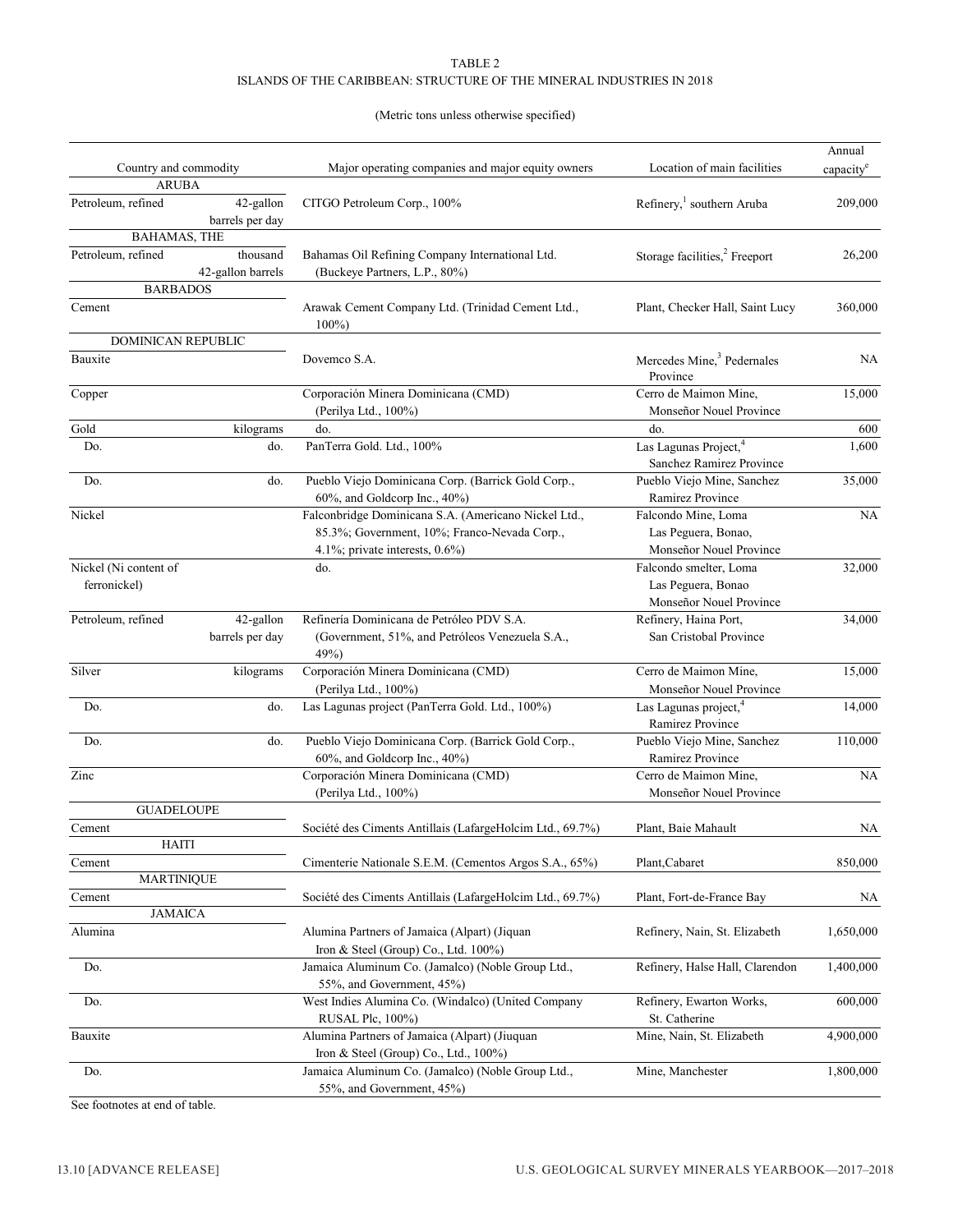#### TABLE 2—Continued ISLANDS OF THE CARIBBEAN: STRUCTURE OF THE MINERAL INDUSTRIES IN 2018

#### (Metric tons unless otherwise specified)

| Country and commodity<br>Major operating companies and major equity owners<br>Location of main facilities<br>capacity <sup>e</sup><br>JAMAICA-Continued<br>Bauxite-Continued<br>Noranda Bauxite (New Day Aluminum<br>Mine, St. Ann<br>5,200,000<br>LLC, 49%, and Government, 51%)<br>Mines, Russell Place and<br>Do.<br>West Indies Alumina Co. (Windalco) (United Company<br>5,000,000<br>RUSAL plc, 100%)<br>Schwallenburgh<br>Caribbean Cement Co. Ltd. (Trinidad Cement Ltd., 74%)<br>Plant, Rockfort, Kingston<br>2,200,000<br>Cement<br>Petroleum, refined<br>42-gallon<br>Petrojam Ltd. (Government, 51%, and Petróleos de<br>Refinery, Kingston Port<br>36,000<br>Venezuela S.A., 49%)<br>barrels per day<br><b>TRINIDAD AND TOBAGO</b><br>Ammonia<br>650,000<br>Methanol Holdings (Trinidad) Ltd.<br>Ammonia Urea Nitrate<br>Melamine Plant, Point Lisas<br><b>Industrial Estate</b><br>Caribbean Nitrogen Co. (EOG Resources<br>Do.<br>Plant, Point Lisas<br>650,000<br>Trinidad Ltd., KOCH Industries,<br><b>Industrial Estate</b><br>Man Ferrostaal, and Proman Group)<br>Do.<br>Nitrogen (2000) Unlimited (EOG Resources<br>Nitrogen 2000 Plant, Industrial<br>650,000<br>Trinidad Ltd., KOCH Industries,<br><b>Estate Point Lisas</b><br>Man Ferrostaal, and Proman Group)<br>Nutrien Ammonia 1, 2, 3, 4<br>Do.<br>Nutrien Ltd.<br>2,200,000<br>Plants, Point Lisas<br><b>Industrial Estate</b><br>Point Lisas Nitrogen Ltd. (CF Industries<br>Do.<br>Plant, Point Lisas Industrial<br>650,000<br>Holdings Inc, 50%, and KOCH<br>Estate<br>Fertilizer LLC, 50%)<br>Trinidad Nitrogen Co. Ltd. (Government, 51%,<br>Tringen I and II, Point Lisas<br>Do.<br>1,000,000<br>and Yara International ASA, 49%)<br><b>Industrial Estate</b><br>Yara Plant, Point Lisas<br>Do.<br>Yara Trinidad Ltd. (Yara International ASA, 100%)<br>300,000<br><b>Industrial Estate</b><br>Trinidad Cement Ltd.<br>1,200,000<br>Claxton Bay<br>Cement<br>Clay<br>Trinidad Aggregate Products Ltd.<br>Depot Road, Longdenville<br>NA<br>ArcelorMittal Steel Point Lisas Ltd.<br>2,700,000<br>Iron and steel<br>Point Lisas Industrial Estate <sup>1</sup><br>BP (Barbados) Holding SRL, 34%; BG Atlantic 1<br>Liquefied natural gas<br>Train 1, Point Fortin<br>3,000,000<br>Holding Ltd., 26%; Shell LNG Port Spain BV, 20%;<br>NGC Trinidad and Tobago LNG Ltd., 10%;<br>Summer Soca LNG, 10%<br>Do.<br>Trains 2 and 3, Point Fortin<br>6,600,000<br>BP Train 2/3 Holding SRL, 42.5%;<br>BG 2/3 Investment Ltd., 32.5%; Shell LNG<br>Port Spain BV, 25%<br>Do.<br>BP (Barbados) Holding SRL, 37.78%; BG Atlantic 4<br>Trains 4, Point Fortin<br>5,200,000<br>Holdings Ltd., 28.89%; Shell LNG Port Spain BV,<br>22.22%; Trinidad and Tobago LNG, 11.11%<br>Atlas plant, Point Lisas<br>1,700,000<br>Methanol<br>Methanex Corp., 63.1%<br><b>Industrial Estate</b><br>Titan plant, Point Lisas<br>do.<br>850,000<br>Do.<br><b>Industrial Estate</b><br>Methanol Holdings (Trinidad) Ltd., of which:<br>Plants, Point Lisas<br>4,800,000<br>Do.<br><b>Industrial Estate</b><br>Caribbean Methanol Company<br>(550,000)<br>Methanol IV Company Ltd.<br>M5000 Methanol<br>(1,900,000)<br>Trinidad and Tobago Methanol Company Ltd.<br>(1,050,000) |  | Annual |  |
|-----------------------------------------------------------------------------------------------------------------------------------------------------------------------------------------------------------------------------------------------------------------------------------------------------------------------------------------------------------------------------------------------------------------------------------------------------------------------------------------------------------------------------------------------------------------------------------------------------------------------------------------------------------------------------------------------------------------------------------------------------------------------------------------------------------------------------------------------------------------------------------------------------------------------------------------------------------------------------------------------------------------------------------------------------------------------------------------------------------------------------------------------------------------------------------------------------------------------------------------------------------------------------------------------------------------------------------------------------------------------------------------------------------------------------------------------------------------------------------------------------------------------------------------------------------------------------------------------------------------------------------------------------------------------------------------------------------------------------------------------------------------------------------------------------------------------------------------------------------------------------------------------------------------------------------------------------------------------------------------------------------------------------------------------------------------------------------------------------------------------------------------------------------------------------------------------------------------------------------------------------------------------------------------------------------------------------------------------------------------------------------------------------------------------------------------------------------------------------------------------------------------------------------------------------------------------------------------------------------------------------------------------------------------------------------------------------------------------------------------------------------------------------------------------------------------------------------------------------------------------------------------------------------------------------------------------------------------------------------------------------------------------------------------------------------------------------------------------------------------------------------------------------------------------------------------------------------------------------------------|--|--------|--|
|                                                                                                                                                                                                                                                                                                                                                                                                                                                                                                                                                                                                                                                                                                                                                                                                                                                                                                                                                                                                                                                                                                                                                                                                                                                                                                                                                                                                                                                                                                                                                                                                                                                                                                                                                                                                                                                                                                                                                                                                                                                                                                                                                                                                                                                                                                                                                                                                                                                                                                                                                                                                                                                                                                                                                                                                                                                                                                                                                                                                                                                                                                                                                                                                                                         |  |        |  |
|                                                                                                                                                                                                                                                                                                                                                                                                                                                                                                                                                                                                                                                                                                                                                                                                                                                                                                                                                                                                                                                                                                                                                                                                                                                                                                                                                                                                                                                                                                                                                                                                                                                                                                                                                                                                                                                                                                                                                                                                                                                                                                                                                                                                                                                                                                                                                                                                                                                                                                                                                                                                                                                                                                                                                                                                                                                                                                                                                                                                                                                                                                                                                                                                                                         |  |        |  |
|                                                                                                                                                                                                                                                                                                                                                                                                                                                                                                                                                                                                                                                                                                                                                                                                                                                                                                                                                                                                                                                                                                                                                                                                                                                                                                                                                                                                                                                                                                                                                                                                                                                                                                                                                                                                                                                                                                                                                                                                                                                                                                                                                                                                                                                                                                                                                                                                                                                                                                                                                                                                                                                                                                                                                                                                                                                                                                                                                                                                                                                                                                                                                                                                                                         |  |        |  |
|                                                                                                                                                                                                                                                                                                                                                                                                                                                                                                                                                                                                                                                                                                                                                                                                                                                                                                                                                                                                                                                                                                                                                                                                                                                                                                                                                                                                                                                                                                                                                                                                                                                                                                                                                                                                                                                                                                                                                                                                                                                                                                                                                                                                                                                                                                                                                                                                                                                                                                                                                                                                                                                                                                                                                                                                                                                                                                                                                                                                                                                                                                                                                                                                                                         |  |        |  |
|                                                                                                                                                                                                                                                                                                                                                                                                                                                                                                                                                                                                                                                                                                                                                                                                                                                                                                                                                                                                                                                                                                                                                                                                                                                                                                                                                                                                                                                                                                                                                                                                                                                                                                                                                                                                                                                                                                                                                                                                                                                                                                                                                                                                                                                                                                                                                                                                                                                                                                                                                                                                                                                                                                                                                                                                                                                                                                                                                                                                                                                                                                                                                                                                                                         |  |        |  |
|                                                                                                                                                                                                                                                                                                                                                                                                                                                                                                                                                                                                                                                                                                                                                                                                                                                                                                                                                                                                                                                                                                                                                                                                                                                                                                                                                                                                                                                                                                                                                                                                                                                                                                                                                                                                                                                                                                                                                                                                                                                                                                                                                                                                                                                                                                                                                                                                                                                                                                                                                                                                                                                                                                                                                                                                                                                                                                                                                                                                                                                                                                                                                                                                                                         |  |        |  |
|                                                                                                                                                                                                                                                                                                                                                                                                                                                                                                                                                                                                                                                                                                                                                                                                                                                                                                                                                                                                                                                                                                                                                                                                                                                                                                                                                                                                                                                                                                                                                                                                                                                                                                                                                                                                                                                                                                                                                                                                                                                                                                                                                                                                                                                                                                                                                                                                                                                                                                                                                                                                                                                                                                                                                                                                                                                                                                                                                                                                                                                                                                                                                                                                                                         |  |        |  |
|                                                                                                                                                                                                                                                                                                                                                                                                                                                                                                                                                                                                                                                                                                                                                                                                                                                                                                                                                                                                                                                                                                                                                                                                                                                                                                                                                                                                                                                                                                                                                                                                                                                                                                                                                                                                                                                                                                                                                                                                                                                                                                                                                                                                                                                                                                                                                                                                                                                                                                                                                                                                                                                                                                                                                                                                                                                                                                                                                                                                                                                                                                                                                                                                                                         |  |        |  |
|                                                                                                                                                                                                                                                                                                                                                                                                                                                                                                                                                                                                                                                                                                                                                                                                                                                                                                                                                                                                                                                                                                                                                                                                                                                                                                                                                                                                                                                                                                                                                                                                                                                                                                                                                                                                                                                                                                                                                                                                                                                                                                                                                                                                                                                                                                                                                                                                                                                                                                                                                                                                                                                                                                                                                                                                                                                                                                                                                                                                                                                                                                                                                                                                                                         |  |        |  |
|                                                                                                                                                                                                                                                                                                                                                                                                                                                                                                                                                                                                                                                                                                                                                                                                                                                                                                                                                                                                                                                                                                                                                                                                                                                                                                                                                                                                                                                                                                                                                                                                                                                                                                                                                                                                                                                                                                                                                                                                                                                                                                                                                                                                                                                                                                                                                                                                                                                                                                                                                                                                                                                                                                                                                                                                                                                                                                                                                                                                                                                                                                                                                                                                                                         |  |        |  |
|                                                                                                                                                                                                                                                                                                                                                                                                                                                                                                                                                                                                                                                                                                                                                                                                                                                                                                                                                                                                                                                                                                                                                                                                                                                                                                                                                                                                                                                                                                                                                                                                                                                                                                                                                                                                                                                                                                                                                                                                                                                                                                                                                                                                                                                                                                                                                                                                                                                                                                                                                                                                                                                                                                                                                                                                                                                                                                                                                                                                                                                                                                                                                                                                                                         |  |        |  |
|                                                                                                                                                                                                                                                                                                                                                                                                                                                                                                                                                                                                                                                                                                                                                                                                                                                                                                                                                                                                                                                                                                                                                                                                                                                                                                                                                                                                                                                                                                                                                                                                                                                                                                                                                                                                                                                                                                                                                                                                                                                                                                                                                                                                                                                                                                                                                                                                                                                                                                                                                                                                                                                                                                                                                                                                                                                                                                                                                                                                                                                                                                                                                                                                                                         |  |        |  |
|                                                                                                                                                                                                                                                                                                                                                                                                                                                                                                                                                                                                                                                                                                                                                                                                                                                                                                                                                                                                                                                                                                                                                                                                                                                                                                                                                                                                                                                                                                                                                                                                                                                                                                                                                                                                                                                                                                                                                                                                                                                                                                                                                                                                                                                                                                                                                                                                                                                                                                                                                                                                                                                                                                                                                                                                                                                                                                                                                                                                                                                                                                                                                                                                                                         |  |        |  |
|                                                                                                                                                                                                                                                                                                                                                                                                                                                                                                                                                                                                                                                                                                                                                                                                                                                                                                                                                                                                                                                                                                                                                                                                                                                                                                                                                                                                                                                                                                                                                                                                                                                                                                                                                                                                                                                                                                                                                                                                                                                                                                                                                                                                                                                                                                                                                                                                                                                                                                                                                                                                                                                                                                                                                                                                                                                                                                                                                                                                                                                                                                                                                                                                                                         |  |        |  |
|                                                                                                                                                                                                                                                                                                                                                                                                                                                                                                                                                                                                                                                                                                                                                                                                                                                                                                                                                                                                                                                                                                                                                                                                                                                                                                                                                                                                                                                                                                                                                                                                                                                                                                                                                                                                                                                                                                                                                                                                                                                                                                                                                                                                                                                                                                                                                                                                                                                                                                                                                                                                                                                                                                                                                                                                                                                                                                                                                                                                                                                                                                                                                                                                                                         |  |        |  |
|                                                                                                                                                                                                                                                                                                                                                                                                                                                                                                                                                                                                                                                                                                                                                                                                                                                                                                                                                                                                                                                                                                                                                                                                                                                                                                                                                                                                                                                                                                                                                                                                                                                                                                                                                                                                                                                                                                                                                                                                                                                                                                                                                                                                                                                                                                                                                                                                                                                                                                                                                                                                                                                                                                                                                                                                                                                                                                                                                                                                                                                                                                                                                                                                                                         |  |        |  |
| (580,000)                                                                                                                                                                                                                                                                                                                                                                                                                                                                                                                                                                                                                                                                                                                                                                                                                                                                                                                                                                                                                                                                                                                                                                                                                                                                                                                                                                                                                                                                                                                                                                                                                                                                                                                                                                                                                                                                                                                                                                                                                                                                                                                                                                                                                                                                                                                                                                                                                                                                                                                                                                                                                                                                                                                                                                                                                                                                                                                                                                                                                                                                                                                                                                                                                               |  |        |  |
|                                                                                                                                                                                                                                                                                                                                                                                                                                                                                                                                                                                                                                                                                                                                                                                                                                                                                                                                                                                                                                                                                                                                                                                                                                                                                                                                                                                                                                                                                                                                                                                                                                                                                                                                                                                                                                                                                                                                                                                                                                                                                                                                                                                                                                                                                                                                                                                                                                                                                                                                                                                                                                                                                                                                                                                                                                                                                                                                                                                                                                                                                                                                                                                                                                         |  |        |  |
|                                                                                                                                                                                                                                                                                                                                                                                                                                                                                                                                                                                                                                                                                                                                                                                                                                                                                                                                                                                                                                                                                                                                                                                                                                                                                                                                                                                                                                                                                                                                                                                                                                                                                                                                                                                                                                                                                                                                                                                                                                                                                                                                                                                                                                                                                                                                                                                                                                                                                                                                                                                                                                                                                                                                                                                                                                                                                                                                                                                                                                                                                                                                                                                                                                         |  |        |  |
|                                                                                                                                                                                                                                                                                                                                                                                                                                                                                                                                                                                                                                                                                                                                                                                                                                                                                                                                                                                                                                                                                                                                                                                                                                                                                                                                                                                                                                                                                                                                                                                                                                                                                                                                                                                                                                                                                                                                                                                                                                                                                                                                                                                                                                                                                                                                                                                                                                                                                                                                                                                                                                                                                                                                                                                                                                                                                                                                                                                                                                                                                                                                                                                                                                         |  |        |  |
|                                                                                                                                                                                                                                                                                                                                                                                                                                                                                                                                                                                                                                                                                                                                                                                                                                                                                                                                                                                                                                                                                                                                                                                                                                                                                                                                                                                                                                                                                                                                                                                                                                                                                                                                                                                                                                                                                                                                                                                                                                                                                                                                                                                                                                                                                                                                                                                                                                                                                                                                                                                                                                                                                                                                                                                                                                                                                                                                                                                                                                                                                                                                                                                                                                         |  |        |  |
|                                                                                                                                                                                                                                                                                                                                                                                                                                                                                                                                                                                                                                                                                                                                                                                                                                                                                                                                                                                                                                                                                                                                                                                                                                                                                                                                                                                                                                                                                                                                                                                                                                                                                                                                                                                                                                                                                                                                                                                                                                                                                                                                                                                                                                                                                                                                                                                                                                                                                                                                                                                                                                                                                                                                                                                                                                                                                                                                                                                                                                                                                                                                                                                                                                         |  |        |  |
|                                                                                                                                                                                                                                                                                                                                                                                                                                                                                                                                                                                                                                                                                                                                                                                                                                                                                                                                                                                                                                                                                                                                                                                                                                                                                                                                                                                                                                                                                                                                                                                                                                                                                                                                                                                                                                                                                                                                                                                                                                                                                                                                                                                                                                                                                                                                                                                                                                                                                                                                                                                                                                                                                                                                                                                                                                                                                                                                                                                                                                                                                                                                                                                                                                         |  |        |  |
|                                                                                                                                                                                                                                                                                                                                                                                                                                                                                                                                                                                                                                                                                                                                                                                                                                                                                                                                                                                                                                                                                                                                                                                                                                                                                                                                                                                                                                                                                                                                                                                                                                                                                                                                                                                                                                                                                                                                                                                                                                                                                                                                                                                                                                                                                                                                                                                                                                                                                                                                                                                                                                                                                                                                                                                                                                                                                                                                                                                                                                                                                                                                                                                                                                         |  |        |  |
|                                                                                                                                                                                                                                                                                                                                                                                                                                                                                                                                                                                                                                                                                                                                                                                                                                                                                                                                                                                                                                                                                                                                                                                                                                                                                                                                                                                                                                                                                                                                                                                                                                                                                                                                                                                                                                                                                                                                                                                                                                                                                                                                                                                                                                                                                                                                                                                                                                                                                                                                                                                                                                                                                                                                                                                                                                                                                                                                                                                                                                                                                                                                                                                                                                         |  |        |  |
|                                                                                                                                                                                                                                                                                                                                                                                                                                                                                                                                                                                                                                                                                                                                                                                                                                                                                                                                                                                                                                                                                                                                                                                                                                                                                                                                                                                                                                                                                                                                                                                                                                                                                                                                                                                                                                                                                                                                                                                                                                                                                                                                                                                                                                                                                                                                                                                                                                                                                                                                                                                                                                                                                                                                                                                                                                                                                                                                                                                                                                                                                                                                                                                                                                         |  |        |  |
|                                                                                                                                                                                                                                                                                                                                                                                                                                                                                                                                                                                                                                                                                                                                                                                                                                                                                                                                                                                                                                                                                                                                                                                                                                                                                                                                                                                                                                                                                                                                                                                                                                                                                                                                                                                                                                                                                                                                                                                                                                                                                                                                                                                                                                                                                                                                                                                                                                                                                                                                                                                                                                                                                                                                                                                                                                                                                                                                                                                                                                                                                                                                                                                                                                         |  |        |  |
|                                                                                                                                                                                                                                                                                                                                                                                                                                                                                                                                                                                                                                                                                                                                                                                                                                                                                                                                                                                                                                                                                                                                                                                                                                                                                                                                                                                                                                                                                                                                                                                                                                                                                                                                                                                                                                                                                                                                                                                                                                                                                                                                                                                                                                                                                                                                                                                                                                                                                                                                                                                                                                                                                                                                                                                                                                                                                                                                                                                                                                                                                                                                                                                                                                         |  |        |  |
|                                                                                                                                                                                                                                                                                                                                                                                                                                                                                                                                                                                                                                                                                                                                                                                                                                                                                                                                                                                                                                                                                                                                                                                                                                                                                                                                                                                                                                                                                                                                                                                                                                                                                                                                                                                                                                                                                                                                                                                                                                                                                                                                                                                                                                                                                                                                                                                                                                                                                                                                                                                                                                                                                                                                                                                                                                                                                                                                                                                                                                                                                                                                                                                                                                         |  |        |  |
|                                                                                                                                                                                                                                                                                                                                                                                                                                                                                                                                                                                                                                                                                                                                                                                                                                                                                                                                                                                                                                                                                                                                                                                                                                                                                                                                                                                                                                                                                                                                                                                                                                                                                                                                                                                                                                                                                                                                                                                                                                                                                                                                                                                                                                                                                                                                                                                                                                                                                                                                                                                                                                                                                                                                                                                                                                                                                                                                                                                                                                                                                                                                                                                                                                         |  |        |  |
|                                                                                                                                                                                                                                                                                                                                                                                                                                                                                                                                                                                                                                                                                                                                                                                                                                                                                                                                                                                                                                                                                                                                                                                                                                                                                                                                                                                                                                                                                                                                                                                                                                                                                                                                                                                                                                                                                                                                                                                                                                                                                                                                                                                                                                                                                                                                                                                                                                                                                                                                                                                                                                                                                                                                                                                                                                                                                                                                                                                                                                                                                                                                                                                                                                         |  |        |  |
|                                                                                                                                                                                                                                                                                                                                                                                                                                                                                                                                                                                                                                                                                                                                                                                                                                                                                                                                                                                                                                                                                                                                                                                                                                                                                                                                                                                                                                                                                                                                                                                                                                                                                                                                                                                                                                                                                                                                                                                                                                                                                                                                                                                                                                                                                                                                                                                                                                                                                                                                                                                                                                                                                                                                                                                                                                                                                                                                                                                                                                                                                                                                                                                                                                         |  |        |  |
|                                                                                                                                                                                                                                                                                                                                                                                                                                                                                                                                                                                                                                                                                                                                                                                                                                                                                                                                                                                                                                                                                                                                                                                                                                                                                                                                                                                                                                                                                                                                                                                                                                                                                                                                                                                                                                                                                                                                                                                                                                                                                                                                                                                                                                                                                                                                                                                                                                                                                                                                                                                                                                                                                                                                                                                                                                                                                                                                                                                                                                                                                                                                                                                                                                         |  |        |  |
|                                                                                                                                                                                                                                                                                                                                                                                                                                                                                                                                                                                                                                                                                                                                                                                                                                                                                                                                                                                                                                                                                                                                                                                                                                                                                                                                                                                                                                                                                                                                                                                                                                                                                                                                                                                                                                                                                                                                                                                                                                                                                                                                                                                                                                                                                                                                                                                                                                                                                                                                                                                                                                                                                                                                                                                                                                                                                                                                                                                                                                                                                                                                                                                                                                         |  |        |  |
|                                                                                                                                                                                                                                                                                                                                                                                                                                                                                                                                                                                                                                                                                                                                                                                                                                                                                                                                                                                                                                                                                                                                                                                                                                                                                                                                                                                                                                                                                                                                                                                                                                                                                                                                                                                                                                                                                                                                                                                                                                                                                                                                                                                                                                                                                                                                                                                                                                                                                                                                                                                                                                                                                                                                                                                                                                                                                                                                                                                                                                                                                                                                                                                                                                         |  |        |  |
|                                                                                                                                                                                                                                                                                                                                                                                                                                                                                                                                                                                                                                                                                                                                                                                                                                                                                                                                                                                                                                                                                                                                                                                                                                                                                                                                                                                                                                                                                                                                                                                                                                                                                                                                                                                                                                                                                                                                                                                                                                                                                                                                                                                                                                                                                                                                                                                                                                                                                                                                                                                                                                                                                                                                                                                                                                                                                                                                                                                                                                                                                                                                                                                                                                         |  |        |  |
|                                                                                                                                                                                                                                                                                                                                                                                                                                                                                                                                                                                                                                                                                                                                                                                                                                                                                                                                                                                                                                                                                                                                                                                                                                                                                                                                                                                                                                                                                                                                                                                                                                                                                                                                                                                                                                                                                                                                                                                                                                                                                                                                                                                                                                                                                                                                                                                                                                                                                                                                                                                                                                                                                                                                                                                                                                                                                                                                                                                                                                                                                                                                                                                                                                         |  |        |  |
|                                                                                                                                                                                                                                                                                                                                                                                                                                                                                                                                                                                                                                                                                                                                                                                                                                                                                                                                                                                                                                                                                                                                                                                                                                                                                                                                                                                                                                                                                                                                                                                                                                                                                                                                                                                                                                                                                                                                                                                                                                                                                                                                                                                                                                                                                                                                                                                                                                                                                                                                                                                                                                                                                                                                                                                                                                                                                                                                                                                                                                                                                                                                                                                                                                         |  |        |  |
|                                                                                                                                                                                                                                                                                                                                                                                                                                                                                                                                                                                                                                                                                                                                                                                                                                                                                                                                                                                                                                                                                                                                                                                                                                                                                                                                                                                                                                                                                                                                                                                                                                                                                                                                                                                                                                                                                                                                                                                                                                                                                                                                                                                                                                                                                                                                                                                                                                                                                                                                                                                                                                                                                                                                                                                                                                                                                                                                                                                                                                                                                                                                                                                                                                         |  |        |  |
|                                                                                                                                                                                                                                                                                                                                                                                                                                                                                                                                                                                                                                                                                                                                                                                                                                                                                                                                                                                                                                                                                                                                                                                                                                                                                                                                                                                                                                                                                                                                                                                                                                                                                                                                                                                                                                                                                                                                                                                                                                                                                                                                                                                                                                                                                                                                                                                                                                                                                                                                                                                                                                                                                                                                                                                                                                                                                                                                                                                                                                                                                                                                                                                                                                         |  |        |  |
|                                                                                                                                                                                                                                                                                                                                                                                                                                                                                                                                                                                                                                                                                                                                                                                                                                                                                                                                                                                                                                                                                                                                                                                                                                                                                                                                                                                                                                                                                                                                                                                                                                                                                                                                                                                                                                                                                                                                                                                                                                                                                                                                                                                                                                                                                                                                                                                                                                                                                                                                                                                                                                                                                                                                                                                                                                                                                                                                                                                                                                                                                                                                                                                                                                         |  |        |  |

See footnotes at end of table.